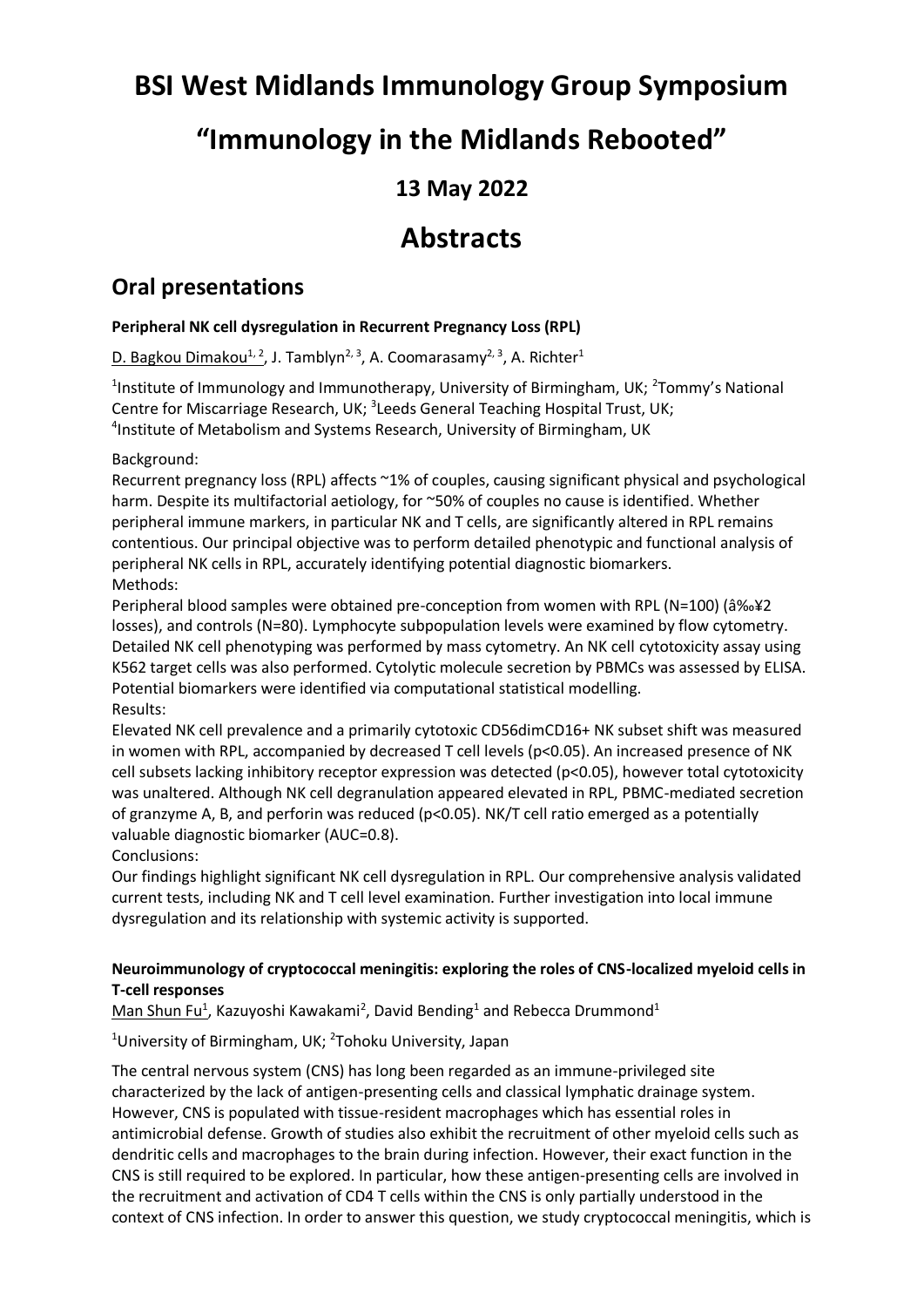a lethal fungal neurological infection and dependent on CD4 T cells for protection, as a model CNS infection. First, we generated a novel T-cell receptor (TCR) transgenic mouse model (CnTII-Tocky) that reports Nr4a3-dependent TCR signaling activity and cytokine production of Cryptococcusspecific CD4 T-cells during in vivo cryptococcal infection, enabling us to correlate fungal burden, TCR signaling dynamic and cytokine production in the same animal. Using these mice, we show that fungal-specific CD4 T cells only migrate into the brain and meninges when fungal brain burden is near lethal levels. Brain infiltrating CD4 T cells had received TCR-mediated signals, undergone several rounds of cell division and produced IFNg. To determine which myeloid cells may be delivering the TCR activation signals, we used FACS and single cell RNA sequencing to characterize the antigenpresenting cells within the fungal-infected CNS. We show that the frequency of both classical dendritic cells and macrophages were elevated in the brain during infection. There were also several populations of macrophages that we identified by single cell RNAseq, which expressed several components of the immunoproteasome and upregulated antigen-presenting in response to fungal infection. Microglia, on the other hand, has no change in cell numbers and did not significantly upregulate these pathways. Our ongoing work aims to investigate which of these DC/macrophage populations control fungal-specific CD4 T cell responses in the CNS during cryptococcal meningitis.

#### **The rapid loss of crucial NK effector functions upon tumour infiltration debilitates anti-tumour responses**

Isaac Dean<sup>1</sup>, Zhi Li<sup>1</sup>, Kelvin Toung<sup>2</sup>, Fabrina Gaspal<sup>1</sup>, Claire Willis<sup>1</sup>, Rémi Fiancette<sup>1</sup>, Gianluca Carlesso<sup>3</sup>, Scott A. Hammond<sup>3</sup>, Simon J Dovedi<sup>4</sup>, Matt R. Hepworth<sup>5</sup>, Menna Clatworthy<sup>2</sup>, Benjamin E. Willcox<sup>1</sup>, David R. Withers<sup>1</sup>

<sup>1</sup>Institute of Immunology and Immunotherapy, College of Medical and Dental Sciences, University of Birmingham, Birmingham, UK; <sup>2</sup>Molecular Immunity Unit, Department of Medicine, University of Cambridge, Cambridge, UK; <sup>3</sup>Early Oncology R&D, AstraZeneca, USA; <sup>4</sup>Early Oncology R&D, AstraZeneca, UK; <sup>5</sup>Lydia Becker Institute of Immunology and Inflammation, Division of Infection, Immunity and Respiratory Medicine, Faculty of Biology, Medicine and Health, University of Manchester, Manchester Academic Health Science Centre, Manchester, UK

#### University Of Birmingham

Tumour immuno-evasion is facilitated by dysfunctional effector cells, however why lymphocytes become defective within the TME remains to be completely understood. CD8+ T-cells become exhausted from chronic antigen exposure, whereas alterations to other effector cells, NK cells, are yet to be fully elucidated. NK cells target and kill cancer cells through perforin and granzyme secretion, however, crucially NK-DC crosstalk supports T-cell responses, recruiting cDC1s through XCL1 and CCL5, and priming intra-tumoural DCs via IFN-γ and TNF-α. We established tumour models using kaede mice, whereby temporal labelling of the entire tumour immune compartment from native 'kaede green+' fluorescence to 'kaede red+' enables newly entering and retained cells within the tumour to be distinguished. To reveal how NK cells change in tumours overtime, we performed scRNA-seq on 'kaede green+' and 'kaede red+' lymphocytes in MC38 tumours 24- and 72-hours post photoconversion. This identified 3 distinct NK clusters; CD11b+CD49a- newly infiltrating 'NK-1', CD11b-CD49a- 'NK-2', and CD11b-CD49a+ resident-like 'NK-3' cells which accumulated overtime, and strikingly appeared dysfunctional at the transcriptomic level compared to the newly infiltrating population. Using flowcytometry we further validated observations in multiple models, confirming a universal loss of NK activity including CCL5, IFN-γ. Interestingly, although IL-15:IL-15Rα treatment partially restored NK functions, IL-15:IL-15Rα promoted expression of inhibitory checkpoints (NKG2A, KLRG1) suggestive of further negative feedback mechanisms constraining NK activation. Collectively our data reveals rapid loss of NK cell function within tumours, provides a unique temporal characterisation of NK cells adapting to the TME, and investigates how potential therapeutic interventions impact this process.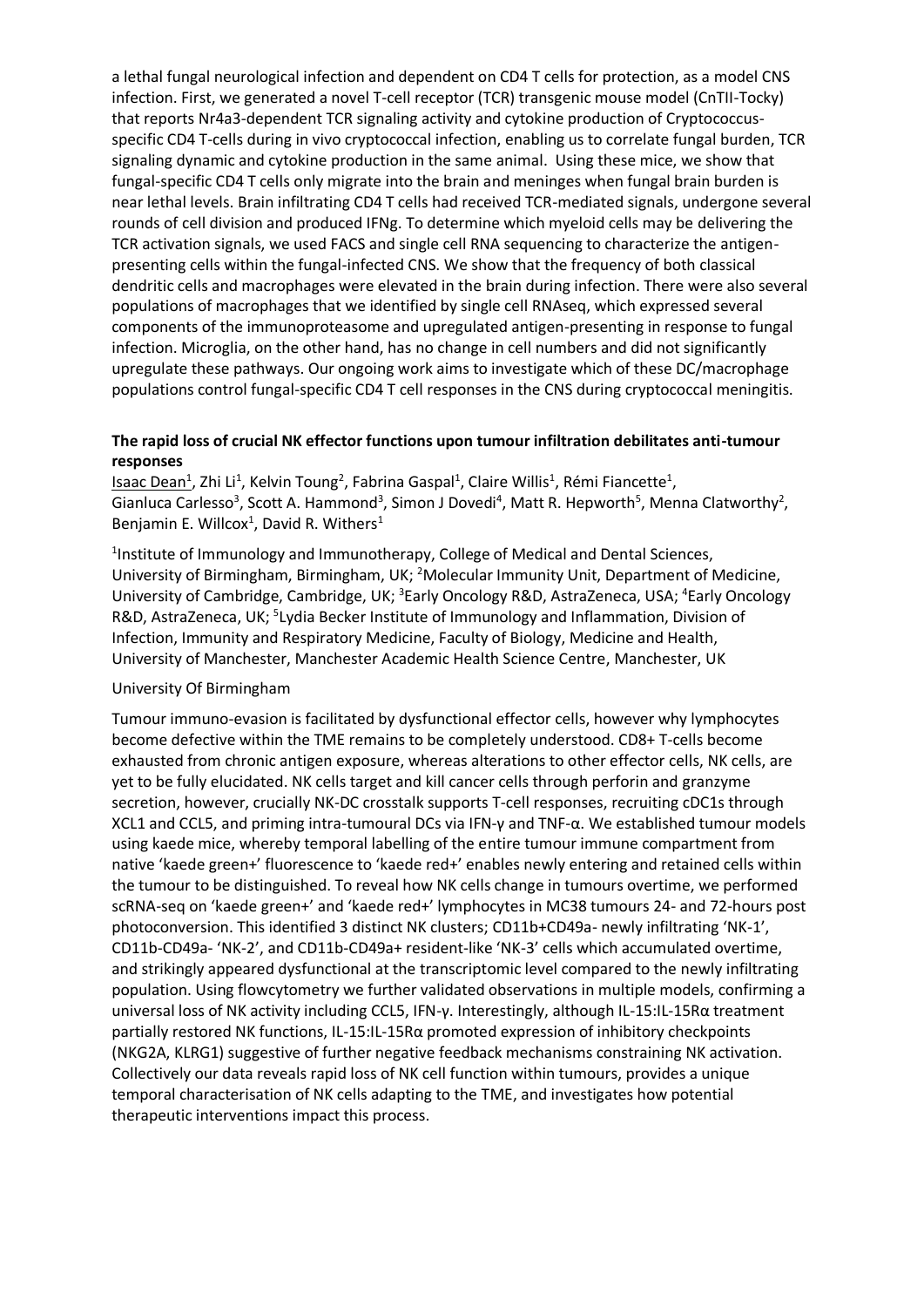#### **Synovial tissue zonation underpins specific disease pathotypes in rheumatoid arthritis**

P.R. Nisa, A. Hackland, C.B. Mahony, C.G. Smith, L-J. Marsh, S. Kemble, A.P. Croft

#### University of Birmingham, UK

The synovial membrane, a thin mesenchymal tissue composed mainly of fibroblasts, undergoes significant remodelling in response to inflammation in rheumatoid arthritis (RA). This process results in the formation of a highly organised and pathogenic sub-lining tissue, as a result of endothelial derived NOTCH-3 signalling that drives the expansion and differentiation of fibroblasts into immune effector subtypes. We aimed to test the hypothesis that specific synovial fibroblast subtypes are responsible for the construction of microenvironmental tissue niches that support the pathogenic behaviour of infiltrating inflammatory cells in RA.

We performed spatial transcriptomics (using 10x Genomics Visium) on synovial tissue biopsies from patients with RA and osteoarthritis (OA), to define spatial tissue biology. Our analysis revealed that active RA was associated with the formation of sub-synovial tissue niches that are specific to disease pathotype. These niches are defined by specifically primed fibroblast subsets that support the localisation, organisation and pathogenic behaviour of specific immune cells and determine their localisation within the tissue. In lymphocyte rich tissues for example we observed the construction of peri-vascular T cell niches with fibroblasts that are primed to respond to T cells and support their retention in the synovium.

We propose that specific fibroblast subsets are responsible for the construction that support the pathogenic behaviour of infiltrating inflammatory cells as a result of niche dependent signalling. Targeting the mechanisms underlying the formation of these specific tissue niches may represent a novel therapeutic avenue in RA.

#### **The Thymus Synchronises CD4 and CD8 Thymocyte Development That Fixes the CD4:CD8 Peripheral T-cell Ratio**

Callum Moore, Kieran James, William Jenkinson, Graham Anderson

University of Birmingham, UK

CD4 and CD8 single-positive (SP4 and SP8)  $\alpha$ BT-cells are well defined subsets of lymphocytes, with clear differences in their phenotype, role, and location in peripheral tissues. Despite this, the mechanisms that control the intrathymic development and ultimately determine the relative frequencies of CD4 and CD8 T-cells in the periphery are unclear.

Using flow cytometric analysis in Rag2GFP mice, where cellular age is determined by GFP levels, we have analysed the development of SP4 and SP8 lineages to show that throughout their thymic development, SP8 represent significantly older cells than SP4 owing to a lag in the transition between DP and the most immature SP8 thymocytes. Using intravenous anti-CD45 antibody injection, we are also able to identify cells in the perivascular space (PVS) of the thymus that are undergoing thymic egress. From this, we determine that the final stages of SP8 development mirror that of SP4, with isolation of thymocytes in the PVS showing that conventional SP8 follow the same organised 'conveyor belt' route as SP4, with the oldest cells preferentially exiting the thymus. Finally, we show that the CD4:CD8 ratio that exists in the periphery is established early in thymic T-cell development.

Together these data demonstrate that whilst SP4 and SP8 transition through comparable developmental stages, differences exist in their kinetics, with SP4 transiting through developmental faster than SP8. Additionally, our finding that the CD4:CD8 ratio is fixed early in SP development argues for an important role in thymic selection and not post-selection maturation, in controlled peripheral T-cell availability.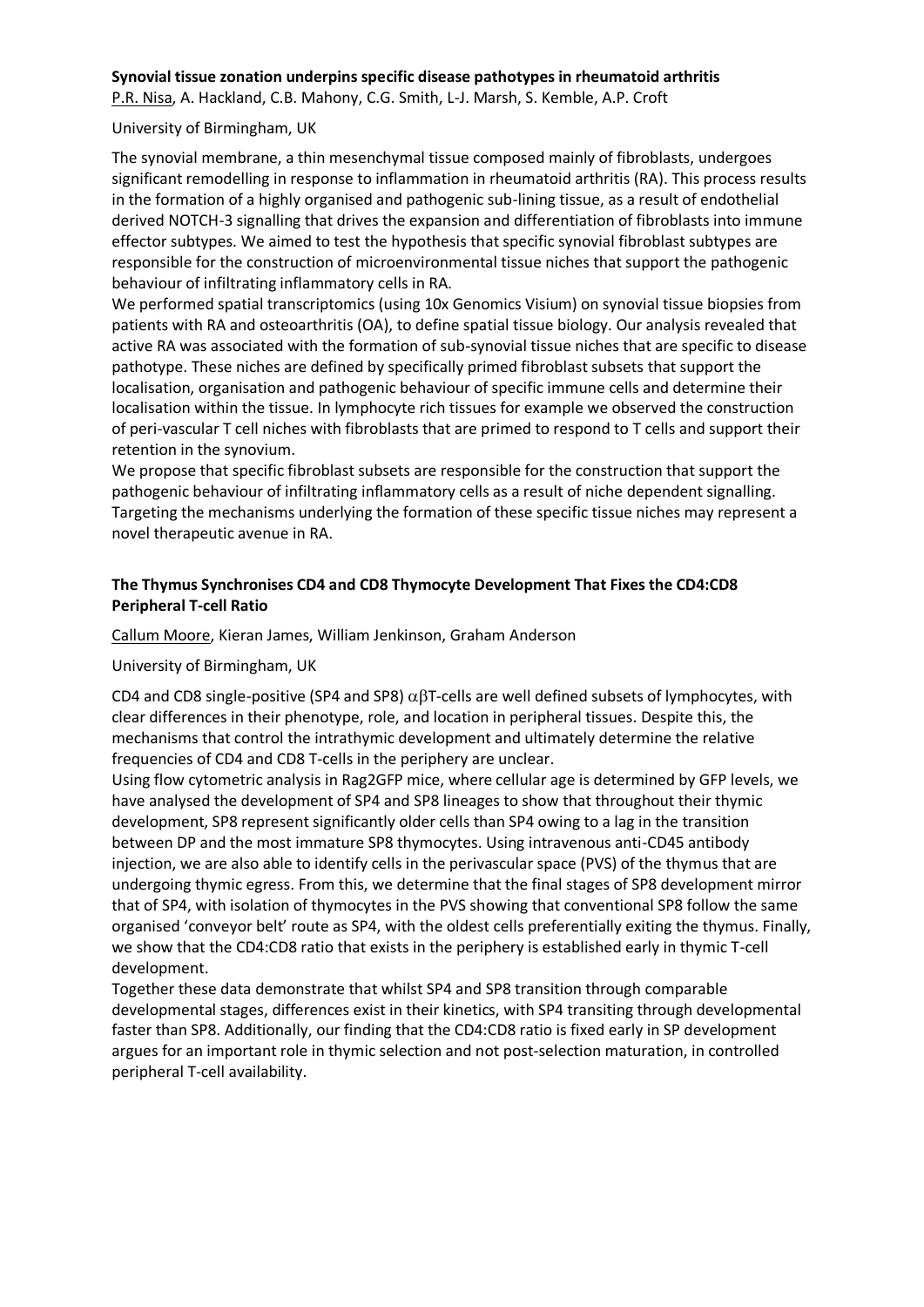#### **Fungal growth in microglia promotes microbial adaptation and infection of the central nervous system**

 $S.H.$  Mohamed<sup>1</sup>, Man Shun Fu<sup>1</sup>, Sofia Hain Porter<sup>1</sup>, Ebrima Bojang<sup>1</sup>, Greetje vande Velde<sup>2</sup>, Elizabeth R Ballou<sup>3</sup>, Robin C. May<sup>3</sup>, Rebecca A. Drummond<sup>1</sup>

<sup>1</sup>Institute of Immunology & Immunotherapy, University of Birmingham, Birmingham, UK; <sup>2</sup>Biomedical MRI, Department of Imaging and Pathology, Ku Leuven, Belgium; <sup>3</sup>Institute of Microbiology and Infection, School of Bioscience, University of Birmingham, UK

Cryptococcus neoformans is the major causative agent of fungal meningitis, affecting more than million people and causing ~150,000 death each year. Microglia are CNS-resident macrophages that become infected with C. neoformans. There is evidence for both protective and detrimental roles for microglia, with in vitro studies indicating that microglia kill fungi while others have indicated that microglia can host intracellularly-replicating fungi. To definitively determine whether microglia contribute to protection against this fungal infection we used several microglia depletion strategies, including transgenic mice (Cx3cr1-CreER-iDTR, Sall1Cre x CSF1Rflox) and the CSF1R inhibitor PLX5622, and examined the impact of microglia loss on control of infection. We found that microglia-depleted mice had reduced brain fungal burden, that was replicated in several depletion models and different infection routes. Using fluorescent fungal strains and a mutant that is defective in macrophage intracellular replication, we show that microglia are an essential growth niche for the fungus and enable optimal infection of the brain. We hypothesised that the fungus accesses restricted nutrients from microglia, such as copper, to adapt to growth conditions within the brain. We tagged the fungal copper transporter 4 (CTR4) with GFP to track expression by the fungus when interacting with microglia. We found that C. neoformans had stronger upregulation of copperimporting machinery within microglia compared to outside microglia, thus explaining the fungal dependence on these glial cells for early growth in the brain. Our work has identified one of the few examples of microglia acting to promote infection and microbial escape, which may help in the future identification of potential therapeutic targets for this life-threatening fungal infection.

#### **TNF-α drives naïve CD4+ T cell metabolic reprogramming upon activation**

Emma L. Bishop, Nancy H. Gudgeon, Martin Hewison, Sarah Dimeloe

#### University of Birmingham, UK

Upon activation, T cells undergo substantial metabolic reprogramming to support their effector functions, largely driven by T cell receptor and CD28 signalling. Whether inflammatory cytokines further amplify this process is not well understood but could have implications in chronic inflammatory disease. TNF- $\alpha$  has been previously identified to act as a co-stimulatory signal in T cells, increasing proliferation and cytokine production. However, whether TNF α controls T cell metabolism has not been interrogated.

Here, purified naïve human CD4+ T cells were activated in the presence of TNF-α, or a neutralising anti-TNF-α antibody/relevant isotype control. Whilst increased exogenous TNF-α demonstrated little effect on T cell metabolism or function, blocking TNF-α signalling caused a reduction in the activation of naïve CD4+ T cells, alongside significant decreases in their rates of mitochondrial oxygen consumption and lactate production. Consistently, alterations in glucose metabolism in anti-TNF-αtreated cells were observed by stable isotope-based tracing, and pathway analysis of RNAsequencing data identified a failure to upregulate key genes involved in oxidative phosphorylation. Interrogation of downstream signalling pathways identified that TNF-α drives these metabolic changes in naïve T cells through the PI3K/Akt/mTOR pathway, with the metabolic effects of TNF-α blockade blunted by Akt inhibition. Analysis of T cell differentiation under anti TNF α conditions highlighted a role for both TNF-α and Akt signalling in driving inflammatory Th1 and Th17 cell metabolism and function.

This work provides novel insight into the role of inflammatory cytokines in regulating immune cell metabolism and may aid future developments of anti-TNF- $\alpha$  biologics in the treatment of inflammatory disease.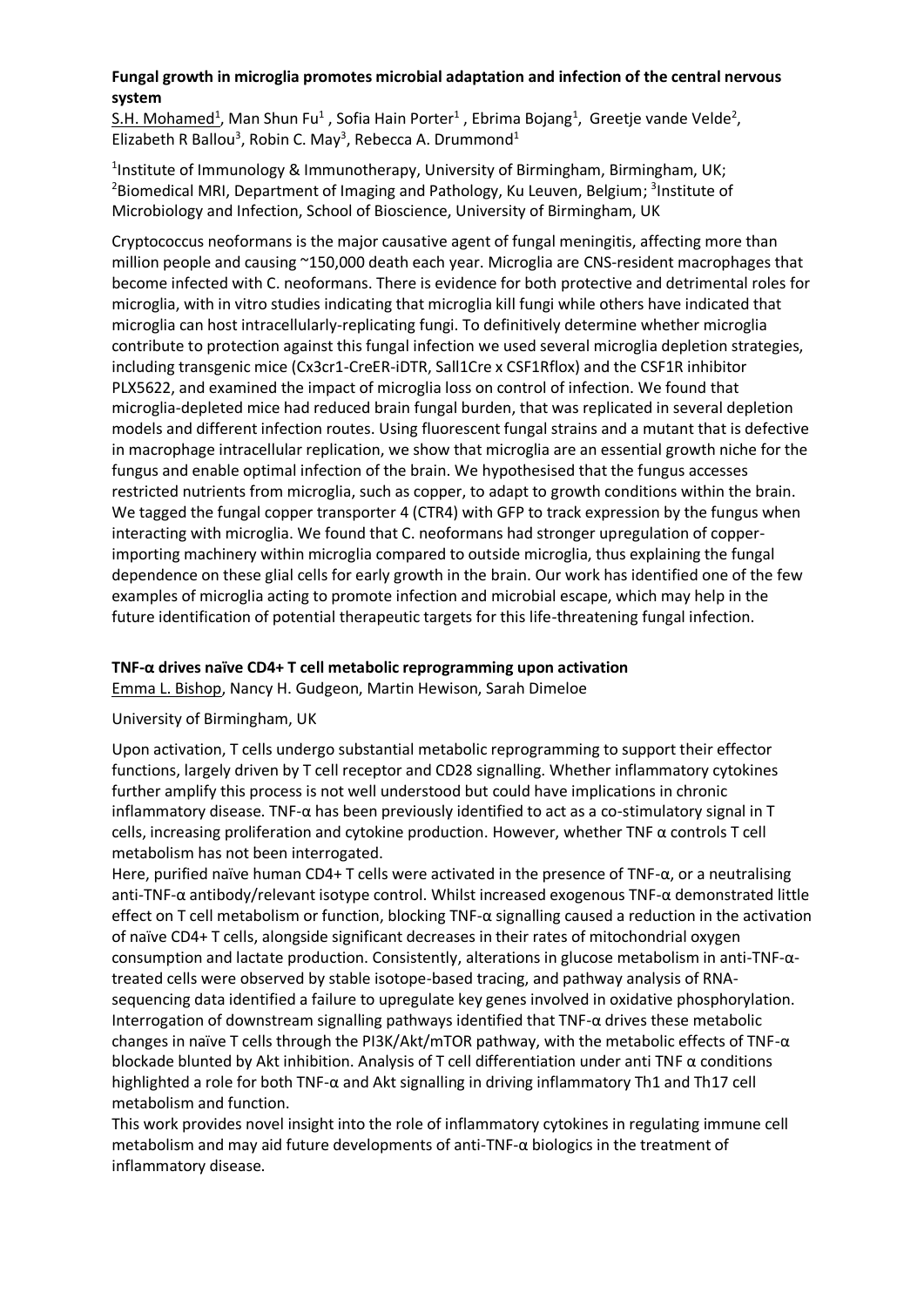#### **Combined single cell profiling technologies reveal novel modulation of Wnt signalling in synovial fibroblasts during the resolution phase of inflammatory arthritis**

L-J. Marsh, S. Kemble, C. B. Mahoney, J D. Turner, P. I. Nisa, A.P Croft.

The University of Birmingham, UK

Immune effector fibroblasts in the synovial membrane contribute to disease pathology by producing inflammatory mediators that drive the recruitment and retention of inflammatory cells within the joint. Resolution of joint inflammation requires the suppression of these pathogenic phenotypes, but the mechanism by which this is achieved is currently unknown.

In order to determine the disease mechanisms that drive a switch from a pro-inflammatory to a proresolving state in synovial fibroblasts during the resolution of inflammatory arthritis, we induced arthritis in mice using the serum transfer induced arthritis model, and harvested synovial tissue for combined single cell RNA ATAC sequencing.

We observed that Wnt signalling pathway members, including Wnt5a, were enriched in osteoblasts and distinct populations of Wnt responsive synovial fibroblasts. These fibroblasts upregulate Ryk (Wnt5a receptor) at the peak of inflammation and Cxcl5, whose gene contains T cell factor (Tcf) binding motifs in its promoter region - transcription factors that regulate Wnt target genes. Combined scRNA-Seq and scATAC-Seq showed that during the resolution phase of joint inflammation, fibroblasts display a Wnt inhibitory signature with increased expression of Wif1 and Dkk3. Furthermore, we identify an enhancer of Axin2 (negative regulator of Wnt signalling) where greater chromatin accessibility is maintained once joint inflammation has fully resolved. Overall, these findings suggest a novel mechanism, whereby Wnt signalling drives an inflammatory gene expression program in pathogenic fibroblasts, while resolution of joint inflammation is driven by a switch to negative regulation of Wnt signalling in fibroblasts that adopt a pro-resolving phenotype.

#### **Nr4a1-timer of cell kinetics and activity (Tocky) reporter mice: A tool to exploring temporal T- and B-cell response to TCR engagement**

Emma Jennings, Thomas Elliott and David Bending

University of Birmingham, UK

Nr4a receptors are activated by T cell receptor (TCR) signalling and play key roles in T cell differentiation. Having recently identified that Nr4a1/Nur77-GFP and Nr4a3-Timer of cell kinetics and activity (Tocky) reporter mice are differentially sensitive to T cell receptor signal strength and duration (Jennings et al., 2020), we developed Nr4a1-Tocky mice. Whilst Nr4a1-GFP reporter mice have been a useful tool to study Treg development, in addition to addressing B cell activation to antigen presence, temporal analysis is hindered by the persistence of GFP expression following antigen encounter. Nr4a1-Tocky reporter mice used here circumnavigate this as the half-life of the Timer Blue protein is 4 h (Bending et al., 2018), allowing for a sensitive readout over a much shorter time period. Utilising this novel reporter system, we aim to further explore the differential sensitivity between Nr4a1 and Nr4a3 receptors.

In this project, we have explored the basal expression of Nr4a1 and Nr4a3 using Nr4a1- and Nr4a3- Tocky mice, respectively, across several tissues (including liver, colon, spleen, lymph node and thymus). Following this, we explored the differential sensitivity of Nr4a1 and Nr4a3 receptors across T cells and B cells in response to a range of different concentrations and durations of stimuli, showing that Nr4a1 receptor is more sensitive to TCR activation and that the introduction of the Nr4a1-Tocky model provides a sensitive model for exploring temporal response to TCR engagement.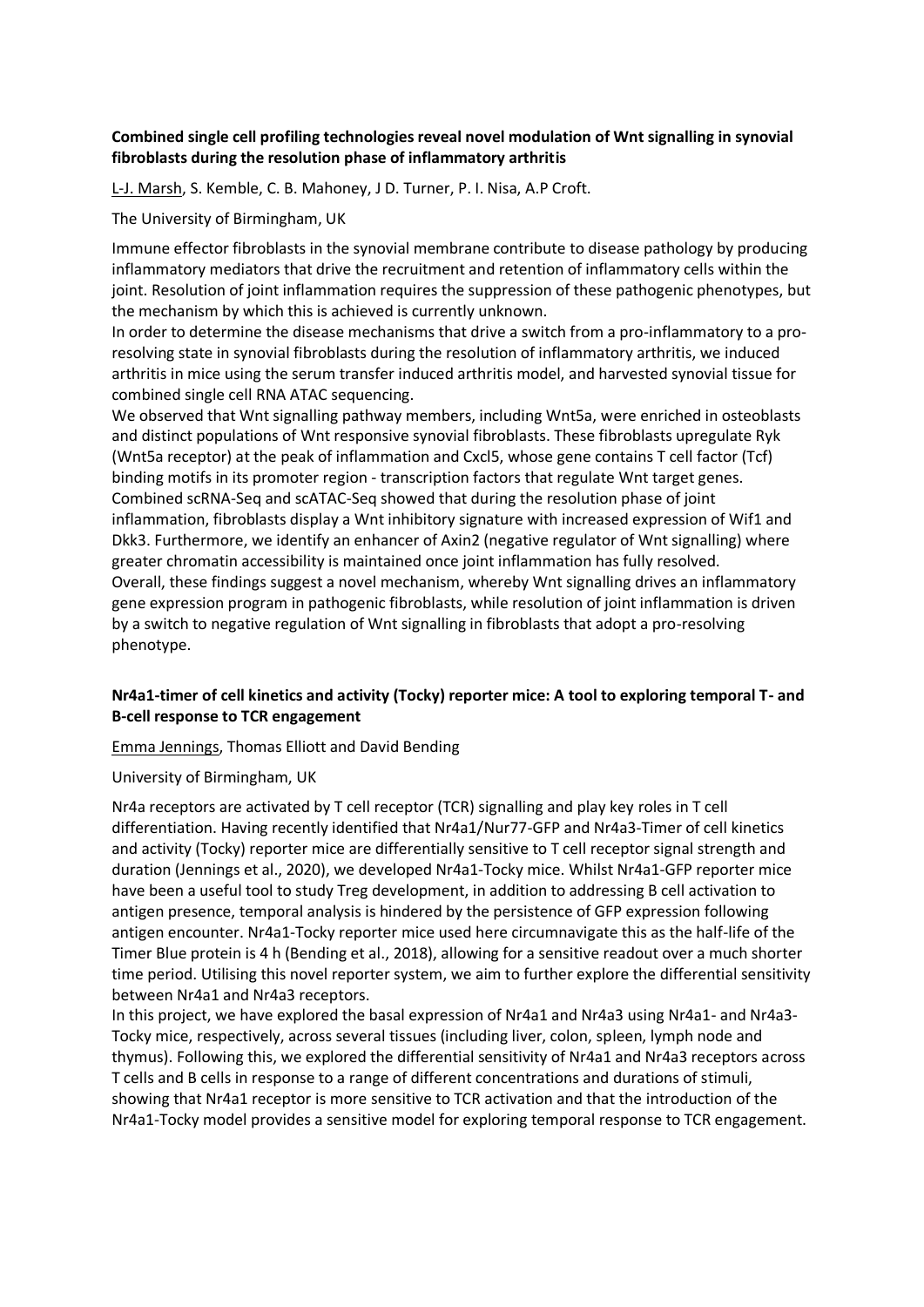#### **B cell activation and autoimmunity in a mouse model of B cell anergy**

Ashley Hudson<sup>1</sup>, Lingling Zhang<sup>1,2</sup>, Juan Carlos Yam-Puc<sup>1,3</sup>, Yang Zhang<sup>1</sup>, Abid Karim<sup>1</sup>, Charlotte Smith<sup>1</sup>, Samuel Kemble<sup>1</sup>, Adam Croft<sup>1</sup>, Mike Snaith<sup>4</sup>, Michael Reth<sup>5</sup>, Kathrin Kläsener<sup>5</sup>, Kai-Michael Toellner<sup>1</sup>

<sup>1</sup>University of Birmingham, UK; <sup>2</sup>The Francis Crick Institute, UK; <sup>3</sup>University of Cambridge, UK; <sup>4</sup>Medimmune, UK; <sup>5</sup>University of Freiburg, Germany

B cell anergy is a key tolerance mechanism that prevents activation of self-reactive B cells. We have generated a mouse strain where the IgM B cell receptor (BCR) cytoplasmic tail has been replaced with the IgG1 cytoplasmic tail, resulting in chimeric IgMg1 BCR with enhanced signalling. During B cell development in IgMg1 mice, stronger negative selection results in phenotype that resembles B cell anergy, with reduced BCR expression and reduced BCR-stimulated calcium flux. Unlike most B cell anergy models, IgMg1 mice express a polyclonal repertoire of BCRs. IgMg1 mice have an impaired T cell-independent response, but normal T cell-dependent response consistent with the role of T cell help in activation of anergic B cells. Aged IgMg1 mice developed spontaneous germinal centres and plasma cells and developed tissue-specific autoantibodies more frequently than wildtype (WT) mice, indicating a breach of anergy and tolerance with ageing. To experimentally induce autoantibodies in young IgMg1 mice, they were immunised with conserved antigen. They responded comparably with WT mice, showing that self-reactive IgMg1 B cells are not inherently prone to breaching tolerance, and immune microenvironment changes with ageing may be important for the increased autoantibodies in aged IgMg1 mice. T follicular helper (Tfh) cells are increased in IgMg1 mice following immunisation, so we hypothesise that IgMg1 B cells may have increased antigen presentation and activation of Tfh cells. Nr4a3 reporter mice will be used to assess T cell receptor signalling and B-T cell interactions following immunisation.

#### **Force application to the T cell receptor controls T cell activation**

Joseph Clarke<sup>1</sup>, Dr David Bending<sup>2</sup>, Prof David Wraith<sup>2</sup>, Prof Alicia El Haj<sup>1</sup>

<sup>1</sup>Healthcare Technologies Institute, University of Birmingham, UK; <sup>2</sup>Department of Immunology and Immunotherapy, University of Birmingham, UK

Whilst T cell receptor (TCR) signalling pathways are increasingly dissected, the mechanism by which the TCR triggers is still not fully understood. Evidence suggests that mechanical forces play a role in this process, where forces acting upon the TCR have been shown to induce a TCR calcium signal. However, investigation has failed to address how force application to the TCR influences T cell activation and the phenotype of activated T cells.

Here, we apply force to the TCR using antibody coated superparamagnetic particles, which transfer a force to the TCR when subjected to external magnetic fields. Monitoring distal CD4+ T cell activation events shows that force application can increase T cell activation marker expression, cell proliferation and cytokine production. These findings correlate with downregulation of the TCR itself, where force application serves to induce a population of TCRlo, activation marker positive CD4+ T cells. Pre-treatment with the Src kinase inhibitor PP2 prevents the induction of these responses, indicating TCR specific activation. Interestingly, use of the actin polymerisation inhibitor Latrunculin A also prevents the establishment of TCRlo activation marker positive CD4+ T cells, indicating a potential force induced receptor migration mechanism, the end point of which is TCR internalisation.

Finally, where surface CD3 of the particle is sufficient to induce activation without external force, force application serves to downregulate activation marker expression and drive the expression of CTLA-4 and Tigit, highlighting a platform where force regulated TCR signal strength modulates the global T cell response and ultimately T cell fate.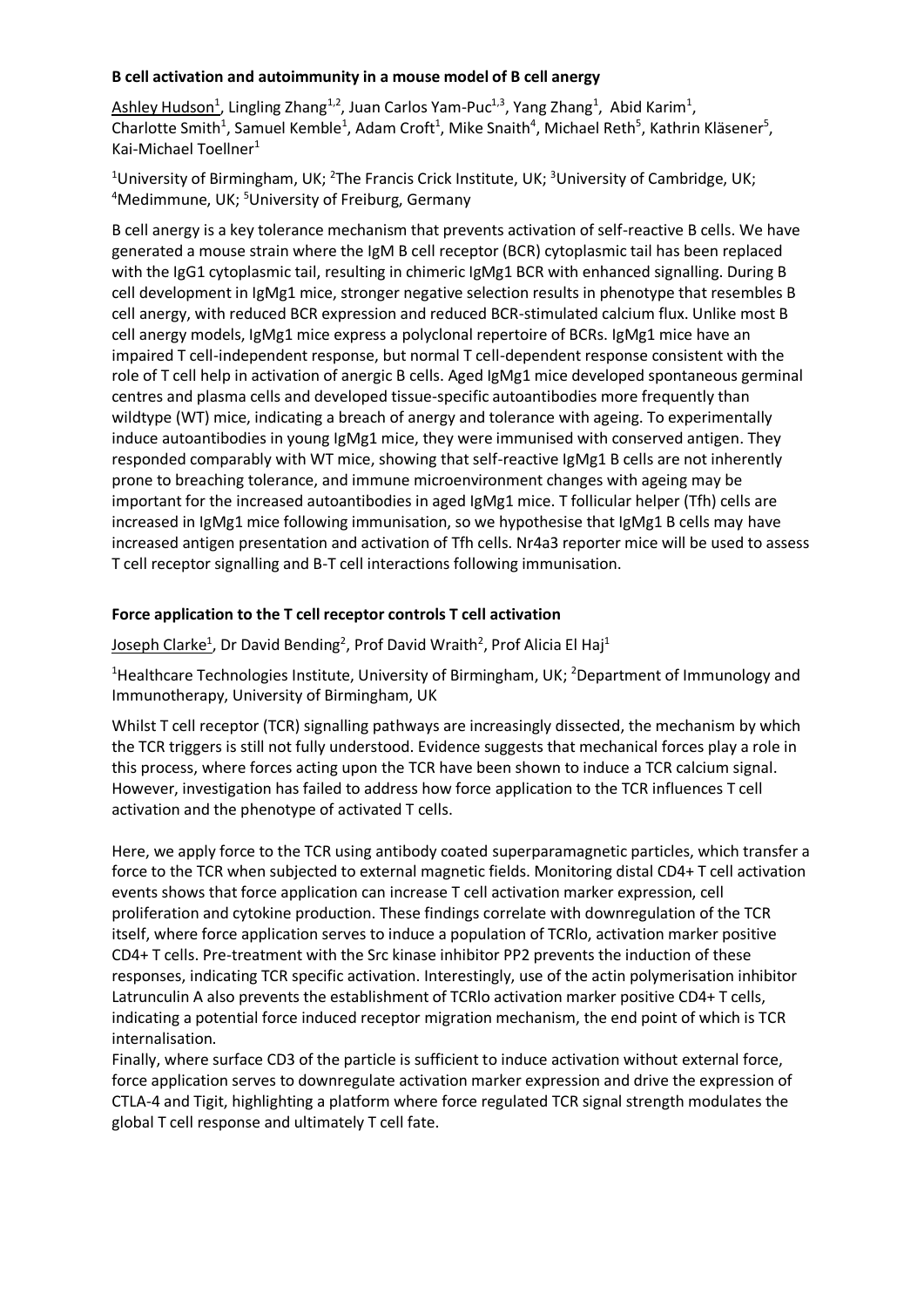### **Poster presentations**

#### P.01 **CCR7 directs medulla-dependent development of effector gd T-cells in the murine thymus**

Kieran James, William Jenkinson and Graham Anderson

#### University of Birmingham, UK

gd T-cells are the first T-cell population to be made in the thymus and provide important innate-like protection at epithelial-rich sites. Like ab T-cells, gd T-cells are dependent on signals from the intrathymic microenvironments for their development. However, gd T-cells differ from their ab counterparts in that they acquire effector functions during their development within the thymus instead of relying on additional signals in the periphery. Whilst the development of gd T-cells in early life is well characterised, it is less clear how the adult thymus supports gd T-cell development. It has been shown that CCR7 plays a role somehow in gd T-cell development/egress, yet the details of this process remain unknown. To address this, we used RAGGFP and CD24 to identify newly produced gd T-cells in the adult thymus, which we can categorise into naïve, intermediate effector-committed and IFNγ+ effector cells. We found that both CD73+ and CD73+IFNγ+ cells were significantly reduced in medulla-deficient Relb-/- thymus, and a block of CCR7-dependent cortex-medulla migration in Ccl21-/- mice resulted in a similar phenotype. In bone marrow transplant (BMT) recipient mice, the thymic medulla fails to recovery, resulting in defective gd T-cell development. We found that effector gd T-cell development was also impaired in BMT recipient mice, further highlighting the importance of the medulla in gd T-cell development. Together these findings highlight a novel role for the thymic medulla in adult mice for the development of newly produced effector gd T-cells, a process which fails to recover in BMT and is dependent on CCL21.

#### P.02 **Cytokeratin-19 Labels A Population Of Multi-potent mTEC Progenitors In The Embryonic Thymus**

Beth Lucas<sup>1</sup>, Andrea J. White<sup>1</sup>, William Jenkinson<sup>1</sup>, Sonia M. Parnell<sup>1</sup>, Wei-Yu Lu<sup>2</sup>, Graham Anderson <sup>1</sup>

<sup>1</sup>Institute of Immunology and Immunotherapy, University of Birmingham, UK; <sup>2</sup>Centre for Inflammation Research, University of Edinburgh, UK

#### University of Birmingham, UK

Thymic epithelial cells (TEC) regulate the development and selection of self-tolerant T-cells. While cortical TEC (cTEC) support early stages of T-cell development and mediate positive selection of CD4+CD8+ thymocytes, anatomically distinct medullary TEC (mTEC) impose central tolerance by facilitating the deletion of self-reactive thymocytes during negative selection. Recent studies have highlighted the complex heterogeneity which exists within the mTEC compartment at a single cell level. Despite these descriptive analyses, the developmental origins of such mTEC heterogeneity remains poorly understood. To address this, and based on its ability to selectively mark hepatic progenitors, we have examined cytokeratin-19 (K19) as a potential novel marker within TEC lineages. Specifically, we have mapped TEC expression of K19 during embryonic thymus development, and performed lineage tracing studies using tamoxifen induced K19-Cre to determine the contribution of embryonic K19+ TEC to the postnatal mTEC pool. Ontogeny analysis shows that during early development, K19+ cells are positioned within cortical and medullary areas, and that they lack expression of markers associated with maturation e.g. Aire. Importantly, despite labelling cells within both cortex and medulla, fate-mapping experimentsdemonstrate that K19-expressing cells are mTEC restricted. Moreover, we show that K19+ TEC are upstream of RANK+ mTEC precursors, and give rise to multiple mature mTEC subsets, including Aire+ cells, CCL21+ cells and Tuft Cells. To conclude, we have identified K19 as a novel marker of mTEC restricted multi-potent progenitors within the embryonic thymus. Futher fate mapping studies aim to address the long-term contribution of such embryonic mTEC progneitors to the postnatal thymus.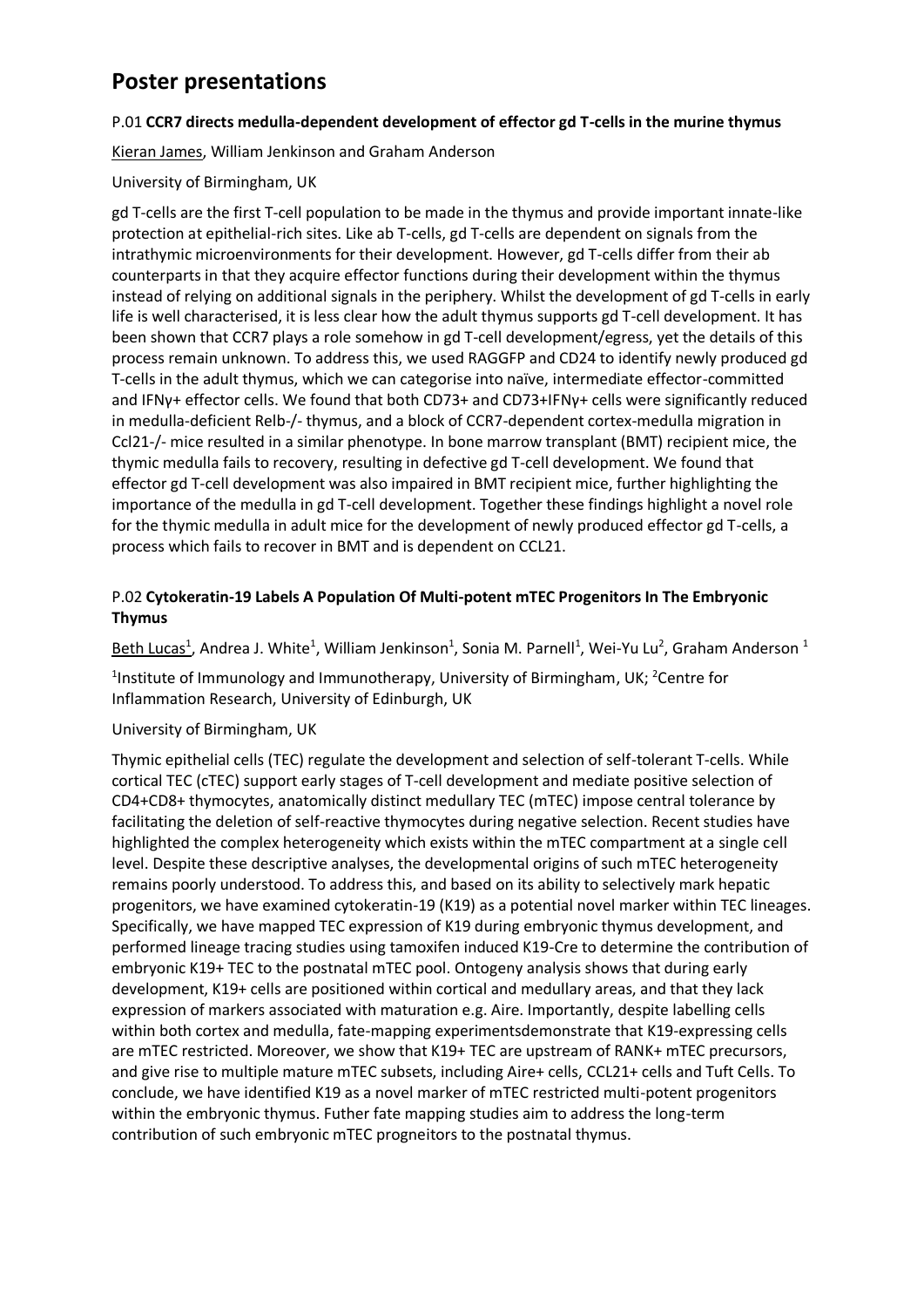#### P.03 **Vaccines against SARS-CoV-2 are effective among healthcare workers: a systemic review and meta-analysis**

Oliver Galgut<sup>1</sup>, Susie Dunachie<sup>2</sup>, Victoria Hall<sup>3</sup>, Paul Klenerman<sup>2</sup>, Alexandra Deeks<sup>2</sup>, Alex Richter<sup>1</sup>, on behalf of the SIREN Consortia and VIBRANT study team

<sup>1</sup>University of Birmingham, UK; <sup>2</sup>University of Oxford, UK; <sup>3</sup>United Kingdom Health Security Agency, UK

Introduction: Health care workers (HCWs) have been at increased risk of infection during the SARS-CoV-2 pandemic and as essential workers have been prioritised for vaccination. Due to increased exposure HCW are considered a predictor of what might happen in the general population, particularly working age adults. There have been multiple HCW studies which can be usefully summarised to understand the benefits of vaccination in this 'at risk' cohort.

Methods: A systematic review and meta-analysis of observational trials of vaccine effectiveness (VE) in HCWs using individual participant data was conducted. Studies which defined breakthrough infection as a positive SARS-CoV-2 test 14 days after complete vaccination with an MHRA approved COVID-19 vaccine were pooled to calculate VE against infection, symptomatic infection, and hospitalisation. VE over time was assessed.

Results: 10 studies met criteria for pooling. Participants were predominantly female and working age. VE against infection, symptomatic infection, and infection requiring hospitalisation were 93% (95% CI 79% – 98%; p < 0.0001), 93% (95% CI 70% – 98%; p < 0.0001), and 94% (95% CI 85% – 98%; p < 0.0001). Waning protection against infection was reported by three studies, although protection against hospitalisation for severe infection persists.

Conclusions: Vaccination is protective against infection, symptomatic infection, and hospitalisation. Waning protection is reported but await more mature studies to understand durability more clearly. The UK SIREN study which monitors HCW longitudinally and the VIBRANT study examining vaccine breakthrough will enable identification of risk factors and predictors of breakthrough infection to inform national vaccine strategy.

#### P.04 **Eosinophils are an essential element of a type 2 immune axis that controls thymus regeneration**

Emilie J. Cosway<sup>1</sup>, Andrea J. White<sup>1</sup>, Sonia M. Parnell<sup>1</sup>, Edina Schweighoffer<sup>2</sup>, Helen E. Jolin<sup>3</sup>, Andrea Bacon<sup>1</sup>, Hans-Reimer Rodewald<sup>4</sup>, Victor Tybulewicz<sup>2</sup>, Andrew N. J. McKenzie<sup>3</sup>, William E. Jenkinson<sup>1</sup>, Graham Anderson<sup>1</sup>

<sup>1</sup>Institute of Immunology and Immunotherapy, University of Birmingham, UK; <sup>2</sup>Francis Crick Institute, London, UK; <sup>3</sup>MRC Laboratory of Molecular Biology, Cambridge, UK;  $4$  Division of Cellular Immunology, German Cancer Research Center, 69120 Heidelberg, Germany.

Therapeutic interventions used for cancer treatment provoke thymus damage and limit the recovery of protective immunity. Here, we show that eosinophils are an essential part of an intrathymic type 2 immune network that enables thymus recovery after ablative therapy. Within hours of damage, the thymus undergoes CCR3-dependent colonization by peripheral eosinophils, which reestablishes the epithelial microenvironments that control thymopoiesis. Eosinophil regulation of thymus regeneration occurs via the concerted action of NKT cells that trigger CCL11 production via IL4 receptor signaling in thymic stroma, and ILC2 that represent an intrathymic source of IL5, a cytokine that therapeutically boosts thymus regeneration after damage. Collectively, our findings identify an intrathymic network composed of multiple innate immune cells that restores thymus function during reestablishment of the adaptive immune system.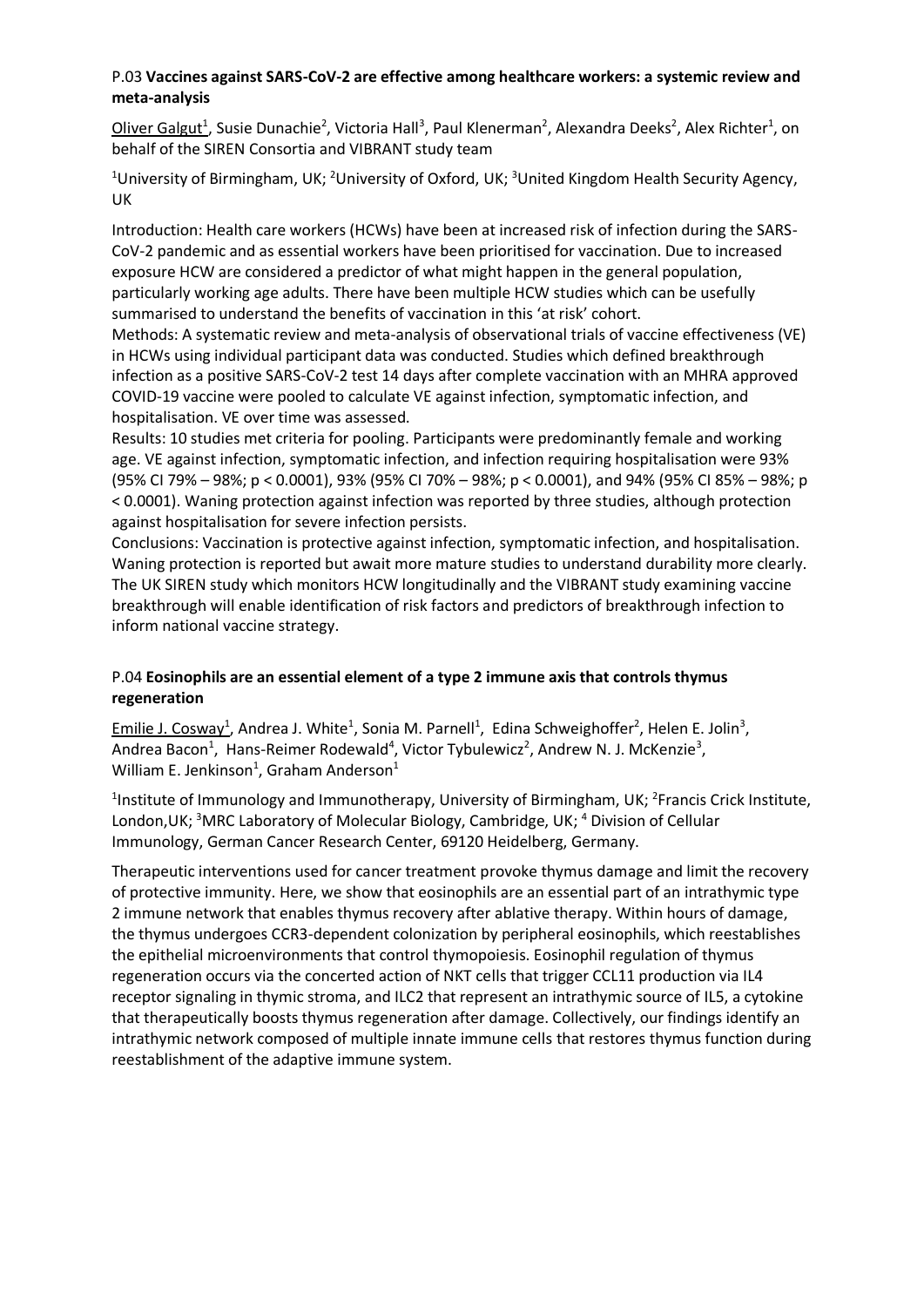#### P.05 **Characterising migration of memory B cells emerging from germinal centres**

 $Cameron J M Burnett<sup>1</sup>$ , Yang Zhang<sup>1</sup>, Sky Ng<sup>1</sup>, Laurence Lok<sup>2</sup>, Menna Clatworthy<sup>2</sup>, Anja Hauser<sup>3</sup>, Victor Tybulewicz<sup>4</sup>, Graham Anderson<sup>1</sup>, Kai-Michael Toellner<sup>1</sup>

<sup>1</sup>University of Birmingham, UK; <sup>2</sup>University of Cambridge, UK; <sup>3</sup>Charité -Universitätsmedizin Berlin, Germany; <sup>4</sup> Francis Crick Institute, UK;

Antigen activated B-cells upregulate CCR7, migrate to T-cell areas, after receiving T-cell help they form germinal centres (GCs). Memory B-cells (mBCs) are thought to arise from GC B-cells with intermediate affinity BCRs. We showed that GC-derived mBCs in the lymph node (LN) migrate towards the subcapsular sinus (SCS), driven by S1PR1. mBCs in the SCS may egress LNs and enter distant tissues. They may also recycle to follicles to reenter GCs following local CCL19/21 gradients maintained by ACKR4. We explore the role of S1PR1 for emigration from reactive LNs (drLN) and whether CCR7 ligands are involved in entry into distant lymphoid tissues.

Mice were immunized with NP-CGG or NP-KLH, and drLN and lymphoid tissues were examined at the peak of the response. Light-sheet imaging of S1PR2CreERT2 Rosa26fl-Stp-fl-dTomato drLNs revealed mBCs emerging from GC (BEM) and migrating towards SCS. BEM were in proximity with antigencarrying SCS macrophages. S1PR1-blockade revealed its crucial role in BEM egress from LNs. Examining lymphoid tissues of CCL19-deficient mice revealed that mBC entry into the spleen is CCL19-dependent. RNA-sequencing and flow cytometry of BEM revealed differential gene expression between GC B-cells and BEM.

We distinguish BEM from GC B-cells in drLN and show that BEM interact with SCS antigen-carrying macrophages before recycling to the GC. This may facilitate responses to antigenic variants during an ongoing immune response by moving variant-specific mBCs back into the GC. We show that BEM egress from the drLN is S1PR1-dependent and the entry into other lymphoid tissues is CCR7 liganddependent.

#### P.06 **PD1 pathway blockade augments T cell receptor signal strength within CD4+ Tumor Infiltrating Lymphocytes**

#### Lozan Sheriff, David Bending

#### University of Birmingham, UK

The mechanisms underlying responses among patients to immune checkpoint blockade (ICB) therapy remain unclear. There is thus a clear clinical need to generate treatment monitoring biomarkers that associate with patient benefit. We recently developed a new metric, called "TCR.strong", that represents five genes (IRF8, TNFRSF4 (OX40), STAT4, TNIP3, ICOS) that are specifically upregulated in response to PD1 pathway blockade in CD4+ T cells. The TCR.strong metric correlates with survival outcomes when applied at the bulk tumor biopsy level, however the extent to which this metric is driven by responses from CD8+ versus CD4+ T cells (or potentially other cells) remains to be determined. To further probe the cellular changes in response to PD1 pathway blockade, we utilised the MC38 pre-clinical cancer model. Nr4a3-Tocky Ifng-YFP Il10-GFP mice were inoculated in the flanks with MC38 cells and treated with anti-PD-L1 antibody and phenotypic changes in CD4+ and CD8+ Tumor infiltrating lymphcoytes (TILs) analysed. Anti-PD-L1 treatment drove significant increases in OX40 and ICOS on CD4+ TILs, whilst CD8+ TILs only showed an increase in ICOS expression. CD4+ TILs also displayed a significant increase in the proportion expressing Il10- GFP in anti-PD-L1 treated tumors. Collectively these data suggest that the TCR.strong metric captures the strengthened self/ neo-antigen driven TCR signalling within the CD4+ T cell subset that results early on from anti-PD-L1 immunotherapy.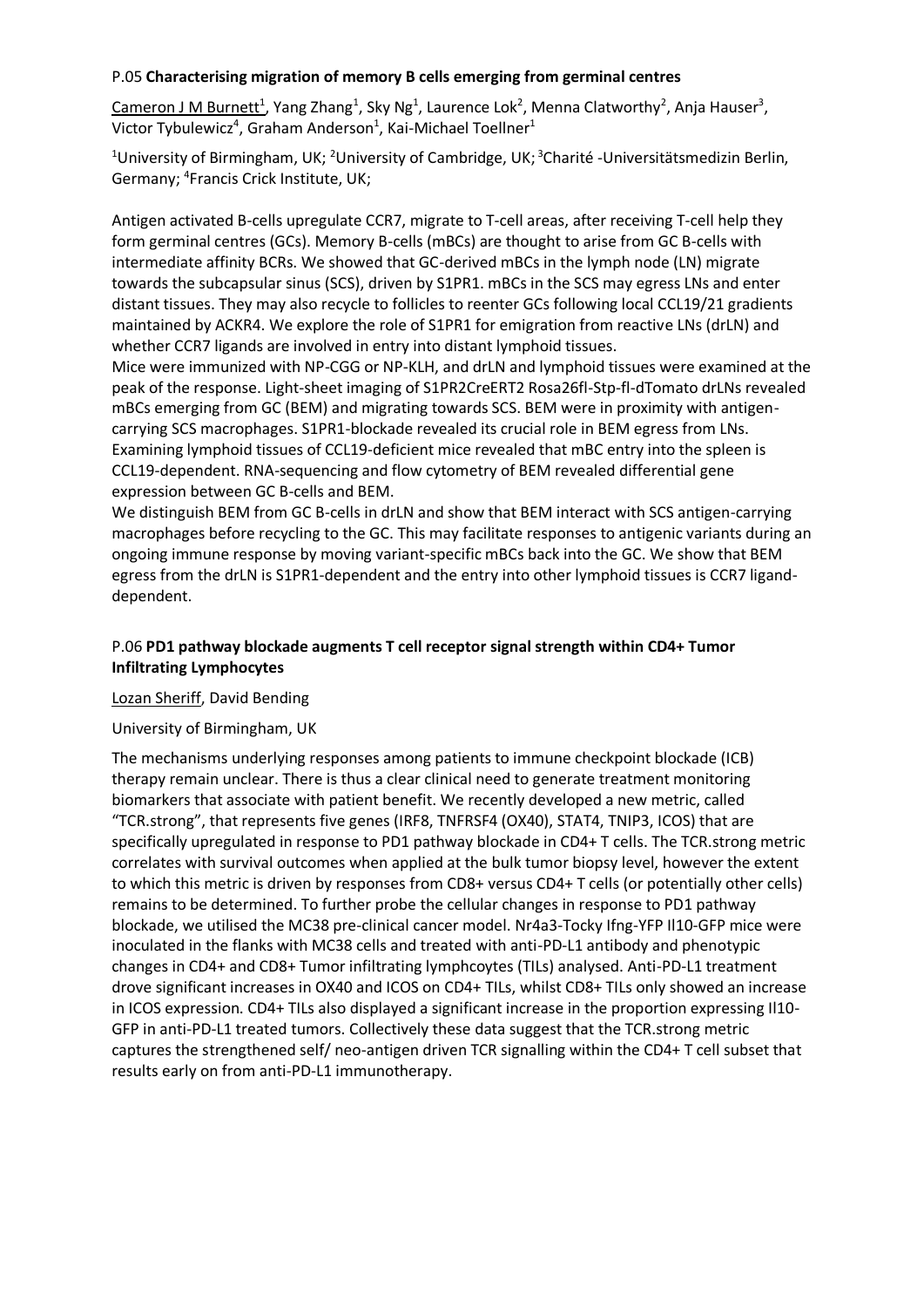#### P.07 **CXCL12 Identifies Heterogeneity In Cortical Epithelial Cells**

Andrea White<sup>1</sup>, Sonia Parnell<sup>1</sup>, Adam Handel<sup>2</sup>, Andrea Bacon<sup>1</sup>, Beth Lucas<sup>1</sup>, Kieran James<sup>1</sup>, Emilie Cosway<sup>1</sup>, Jennifer Cowan<sup>3</sup>, George Hollander<sup>4</sup>, William Jenkinson<sup>1</sup>, Graham Anderson<sup>1</sup>

<sup>1</sup>Institute of Immunology and Immunotherapy, University of Birmingham, UK; <sup>2</sup>Nuffield Department of Clinical Neurosciences, University of Oxford, UK; <sup>3</sup>Institute of Immunology and Transplantation, University College London, UK; <sup>4</sup>Department of Paediatrics and the Weatherall Institute of Molecular Medicine, University of Oxford, UK

Thymic epithelial cells can be sub-divided into medullary and cortical epithelial cells (mTEC, and cTEC), each playing a vital role in the development of  $\alpha\beta T$  cells. More specifically CD4-CD8-T cells and CD4+CD8+ T cells can be found in the cortex and it's the constant interactions with cTEC through both  $\beta$  selection and positive selection that allows a normal program of development.

Whilst mTEC are extremely well characterised, less is known about cTEC and their heterogeneity. The CXCL12-CXCR4 axis has been shown to play a role in the positioning of CD4+CD8+ T cells within the cortex, and CXCL12 expression is widespread in cTEC.

Using the CXCL12dsRed reporter mice, in which all cells that express CXCL12 are dsRed+ we show in the neonate the majority of cTEC express CXCL12dsRed. CXCL12dsRed- cTEC begin to emerge 1 week postnatally and reaches a plateau at 10 weeks.

Previous studies have shown CXCL12 is a Foxn1 dependant gene. Utilising bulk RNA sequencing we found that CXCL12dsRed- cTEC have reduced expression of Foxn1 and other Foxn1 dependant genes when compared to CXCL12DsRed+ cTEC.

We show that  $\beta$  selection influences cTEC heterogeneity with reduced appearance of CXCL12dsRed $c$ TEC compared to WT in Rag2 $\frac{1}{x}$  CXCL12dsRed mice.

Collectively we identified cTEC heterogeneity, and have identified a subset of cTEC that lack the expression of Foxn1 and other key known functional genes in cTEC. We have also shown that the appearance of CXCL12dsRed- cTEC could be in apart due to DN3a thymocytes as seen by the reduction in Rag2<sup>-/-</sup>x CXCL12dsRed mice.

#### P.08 **Immunomodulatory effects of Salmonella, E. coli and Lactobacillus- treated tumour organoids**

Riahne McQuade, Kendle Maslowski, Alastair Copland, Gillian Mackie, Lisa Scarfe

#### University of Birmingham, UK

Development of bacterial modification, along with knowledge of bacterial functionality, brought with it a resurgence of research into bacterial cancer therapy (BCT). Salmonella enterica typhimurium (STm), Escherichia coli Nissle 1917 (EcN) and Lactobacillus Casei (L.c) are all widely studied and demonstrated to produce cytotoxic effects in cancer models. Whilst beneficial, it has been shown T cells are not essential to produce these effects in models using STm. Our lab aims to understand why T cells are redundant for BCT, with the intent to reverse this and improve therapeutic methods. Therefore, using TCR reporter mice (Nr4a3-Tocky-Ifn-γ -YFP), we modelled soluble signalling between splenic T cells and colorectal cancer-derived organoids. STm and EcNinfected organoids induce disruption of TCR signalling within T cells, whilst maintaining a high level of cellular activation indicated by CD69 expression. Additionally, both STm and EcN lowered production of IFN-γ through the TCR, instead inducing alternative activation routes to produce IFN-γ. In contrast, L.c exhibited a more generalised inhibition of T cell activation demonstrated by a significant reduction in CD69 expression upon activation. TCR signalling was also disturbed, indicated by an increase of arrested TCR signalling, as seen with STm and EcN, accompanied by a larger population with an absence of TCR signalling, an effect exaggerated in CD8+ cells. This work demonstrates a shared ability of bacteria to elicit an interruption of T cell activation, with specific targeting of TCR signalling. Broadening our understanding of these interactions will enable us to optimise BCT for use in tandem with existing therapies.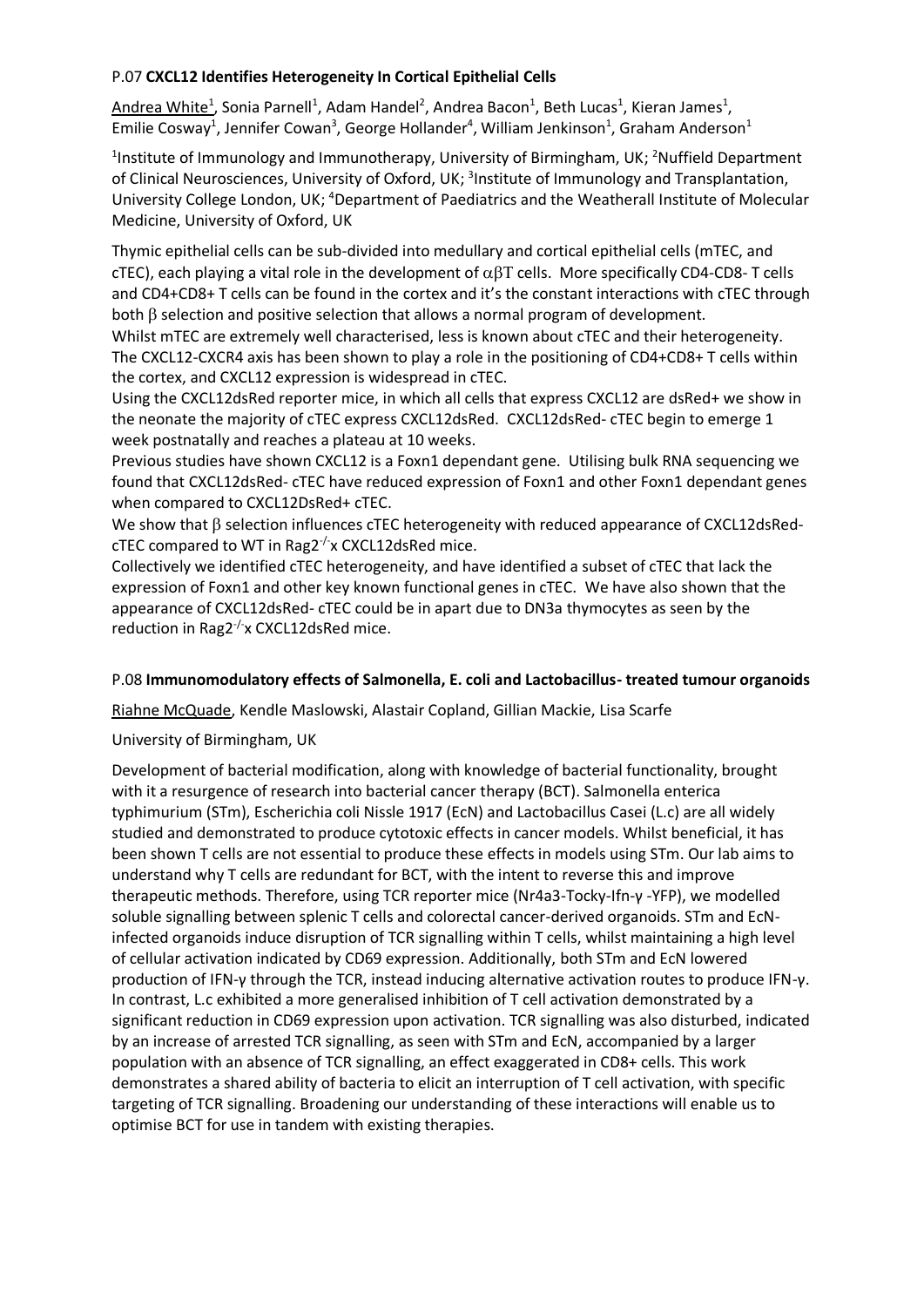#### P.09 **Cross reactivity of serological response to SARS-CoV-2 vaccination with viral variants of concern detected by lateral flow assay**

Daniel Ebanks, Sian Faustini, Adrian Shields, Helen Parry, Paul Moss, Tim Plant, Alex Richter and Mark Drayson

#### University of Birmingham, UK

Introduction: As it is unknown whether antibodies produced in response to vaccination with Astra Zeneca ChAdOx1 nCoV-19 (AZ) and the Pfizer-Biontech COVID-19 (PFZ) or wildtype infection/natural infection (NI) will be able to recognise variants of concern (VOC). This study evaluated the serological response of vaccinated and NI cohorts in relation to four VOC: UK/Alpha, South Africa/Beta, Brazil/Gamma and Indian/Delta.

Materials and Methods: We used AbC-19™ rapid IgG LFT (Abingdon Health) lateral flow assays (LFAs) specific for the Wuhan and four VOC to determine the serological response in three cohorts: PFZ vaccinated (n =20, median 47 [20-80] years), AZ vaccinated (n =20, median 72 [61-81] years) and NI (n =10, median 49 [28-60] years). SARS-CoV-2 spike protein specific antibody status was confirmed by ELISA before analysis on LFAs. Each LFA was scored using a visual scorecard by three individuals to provide semi-quantitation.

Results: The majority of the PFZ, AZ and NI cohorts showed pan cross-reactivity against the VOC (100%, 91% and 70% respectively). Serum positive by AbC-19™ LFT (Wuhan) were also positive against the different VOC LFTs, albeit at lower levels. The PFZ group reacted strongly against each VOC and the mean scores were higher than both the AZ and NI groups (p < 0.0001).

Conclusion: Antibodies in each cohort successfully interacted with the SARS-CoV-2 spike protein found on the four VOCs. Antibody levels were greatest in the PFZ vaccination cohort and lowest in the NI cohort. Age differences may account for the observed differences in PFZ and AZ vaccine cohorts. This study provides evidence of the practical utility of LFAs in immunosurveillance, which can be particularly useful in low-to-middle income countries (LMICs).

#### P.10 **Is the serum Ig subclass response post SARS-CoV-2 vaccination affected by prior SARS-CoV-2 infection?**

Alex Cook<sup>1,4</sup>, Siân E. Faustini<sup>2</sup>, Adrian Shields<sup>3</sup>, Harriet Hill <sup>1</sup>, Saly Al-Taei <sup>2</sup>, Elena Efstathiou <sup>2</sup>, Chloe Tanner<sup>2</sup>, Neal Townsend<sup>2</sup>, Zahra Ahmed<sup>2</sup>, Mohammad Dinally<sup>2</sup>, Madeeha Hoque<sup>2</sup>, Margaret Goodall<sup>2</sup>, Zania Stamataki<sup>1</sup>, Timothy Plant<sup>2</sup>, Adam Cunningham<sup>1</sup>, Mark Drayson<sup>2</sup>, Alex Richter <sup>3</sup>

<sup>1</sup>University of Birmingham, Institute of Immunology and Immunotherapy, UK; <sup>2</sup>University of Birmingham, Clinical Immunology Service/ QE UHB Hospital Trust, UK; <sup>3</sup>University of Birmingham, Clinical Immunology Service, UK; 4 The Binding Site Ltd, UK

Introduction: SARS-CoV-2 vaccination has been given irrespective of prior immune status. Prior infection can lead to an increase in humoral immune response to SARS-CoV-2 vaccination. However, differences in the immunoglobulin (Ig)subclass have not been explored extensively. Here we have a cohort of HCWs and measure their IgG subclass response to the SARS-CoV-2 Spike protein (SP), prior to and following vaccination with the of Pfizer/BioNTech COVID-19 vaccine (PFZ).

Materials and Methods: Serum was taken at baseline and 4 weeks post-2nd dose of PFZ vaccination from 91 adults (>18yrs) (N=48 infection naïve; N=43 prior infection). Samples were applied to ELISA plates coated with SP before being probed with monoclonal antibodies specific to IgG subclasses antibodies, IgG1-IgG4.

Results: Post vaccination, there were significant increases in response to SP seen across all the IgG subclasses, with IgG1 & IgG3 subclasses giving the greatest response. This includes those with prior infection, replicating what has been shown with total IgG response. Across all the IgG subclass there was no, or trivial difference seen between post vaccination groups, regardless of prior immune status.

Conclusions: We have developed assays to measure the relative subclass SP response and have shown a predominantly IgG1 and IgG3 subclass response following vaccination or infection. IgG1 and IgG3 are required to activate the classical complement cascade resulting in pathogen removal. This study suggests that prior exposure preceding vaccination has no effect on the subsequent IgG subclass response to SP. Conclusions: We have developed assays to measure the relative subclass SP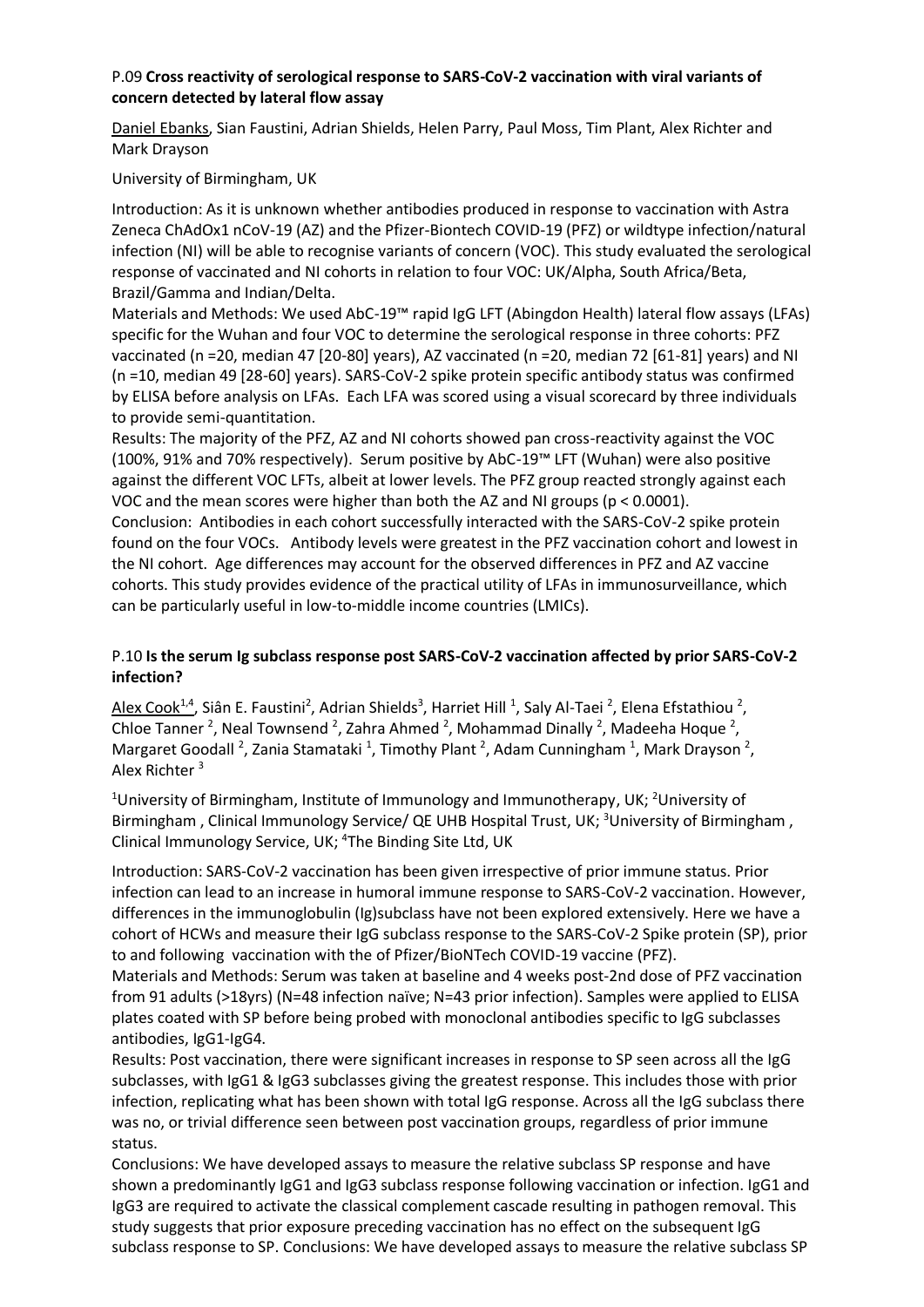response and have shown a predominantly IgG1 and IgG3 subclass response following vaccination or infection. IgG1 and IgG3 are required to activate the classical complement cascade resulting in pathogen removal. This study suggests that prior exposure preceding vaccination has no effect on the subsequent IgG subclass response to SP.

#### P.11 **A cell biology imaging analysis pipeline to characterise SARS-CoV-2 variants**

Harriet Hill<sup>1</sup>, Sian Faustini<sup>1,2</sup>, Lauren Richardson<sup>3</sup>, Neale Harrison<sup>3</sup>, Alex Cook<sup>4</sup>, Sowsan Atabani<sup>5</sup>, David C. Wraith<sup>1</sup>, Nicholas M. Barnes<sup>3,6</sup>, Mark Drayson<sup>1,2</sup>, Adrian Shields<sup>1,2</sup>, Alex Richter<sup>1,2</sup>, Omar Qureshi<sup>3</sup> and Zania Stamataki<sup>1</sup>

<sup>1</sup>Institute of Immunology and Immunotherapy, University of Birmingham, UK; <sup>2</sup>Clinical Immunology service, College of Medical and Dental Sciences, University of Birmingham, UK; <sup>3</sup>Celentyx Ltd, Birmingham, UK;<sup>4</sup>The Binding Site Group Ltd, West Midlands, UK;<sup>5</sup>Public Health England, Birmingham Laboratory, National Infection Service, University Hospitals Birmingham, UK; <sup>6</sup>Institute of Clinical Sciences, College of Medical and Dental Sciences, University of Birmingham, UK

Background. SARS-CoV-2 variants of concern have global distribution and differences in transmissibility, tissue pathogenesis, disease severity and sensitivity to vaccines and treatments. There is little information linking genomic mutations in variants to differences in cell biology profiles of infected cells, mainly due to restricted access to high containment facilities required for live virus propagation. We developed a high content, high resolution imaging analysis pipeline to characterise existing and emerging variants and to assess their impact on therapeutic interventions. Methods. We compared Wuhan, Alpha and Delta infection of A549-ACE2 lung epithelial cells. We measured fluorescence intensity and cellular distribution of spike, nucleocapsid protein and dsRNA, and quantified the number and area of syncytia in the presence or absence of neutralising antibodies (nAbs).

Results. Variants were more fusogenic than original Wuhan strain (Wuhan < Alpha < Delta). We also noted that there was reduced spike fluorescence intensity in Alpha-infected cells compared to Wuhan and Delta, particularly on the cell membrane. The Delta variant had the lowest membrane nucleocapsid protein expression. This correlated with a drop in anti-N antibody responses during the Delta wave of the pandemic in a cohort of 416 convalescent adults. Prophylactic nAbs applied at the same time as the virus, were effective against all variants, however therapeutic nAbs applied 24hr after viral infection did not prevent syncytia formation in Delta infected cells.

Conclusions. Quantification of cell biology features of viral infection reveals differences between variants that can have clinical implications for diagnostics (eg nucleoprotein detection), prophylactic and therapeutic antibodies.

#### P.12 **Phosphoantigen-based prodrugs (ProPAgens) as potent stimulators of Vγ9Vδ2 T cell activation and anti-tumour cytotoxicity**

Maria Sharif<sup>1</sup>, Taher E. Taher<sup>1</sup>, Youcef Mehellou<sup>2</sup>, Benjamin E Willcox<sup>1</sup>

<sup>1</sup>University of Birmingham, UK; <sup>2</sup>Cardiff University, UK

Human γδ T cells expressing Vγ9Vδ2 T cell receptors are capable of sensing small-molecule phosphoantigens (PAgs), such as intracellular isopentenyl pyrophosphate (IPP) and microbial (E)-4 hydroxy-3-methyl-but-2-enyl pyrophosphate (HMBPP), in immunity towards tumours and microbes, respectively. Zoledronate (ZOL) is an aminobisphosphonate used clinically and preclinically as stimulator of Vγ9Vδ2 lymphocytes to promote expansion of these cells and cytotoxicity towards ZOL-sensitised tumour cells. However, ZOL is a highly hydrophilic compound, meaning that its membrane permeability is limited, and it relies heavily on the activity of intracellular pathways, which may vary between different cell types. Therefore, in this work, novel PAg-based prodrugs (ProPAgens) were designed and investigated for their ability to sensitise a range of tumour targets, as well as to activate Vγ9Vδ2 T cells in vitro in comparison to ZOL. Briefly, to assess Vγ9Vδ2 T cell activation, peripheral blood mononuclear cells were isolated from healthy donor blood and incubated with ZOL and different ProPAgens overnight. In addition, for assessment of cytotoxicity towards different tumours, several tumour cell targets were treated with ProPAgens and ZOL, and co-cultured with ZOL-expanded Vγ9Vδ2 T cells from healthy individuals. Our work shows that the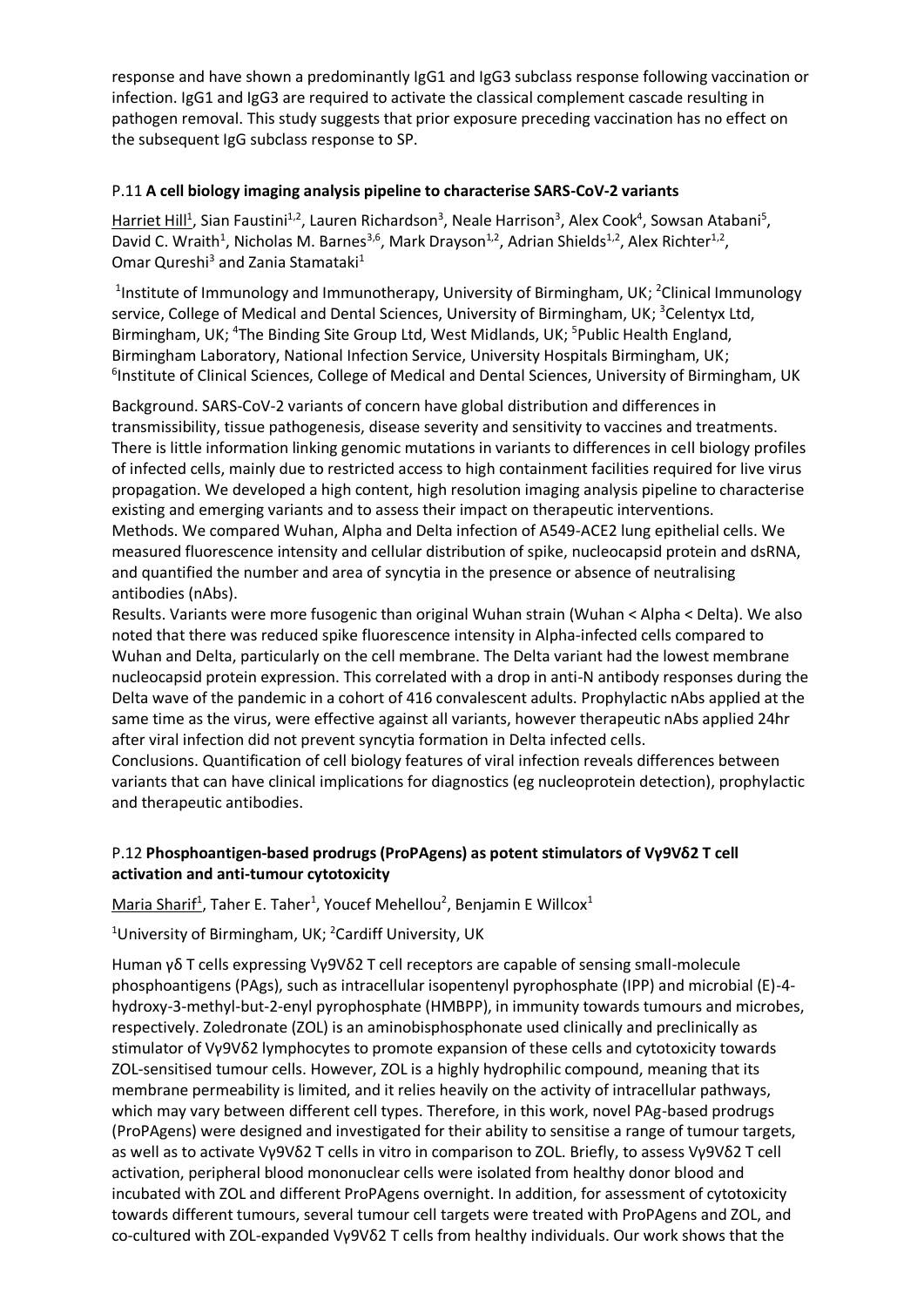ProPAgens are not only able to potently activate the Vγ9Vδ2 T cells, but also that these compounds can sensitize tumour cells and induce stronger Vγ9Vδ2 T cell cytotoxicity at concentrations thousands of fold lower than ZOL. These findings establish the ProPAgens as ideal alternatives to the currently used, much less potent ZOL, as well as open doors for further investigations as novel immunotherapeutic agents.

#### P.13 **A comparison of serum and saliva antiviral antibody levels following SARS-CoV-2 infection and vaccination in healthcare workers**

Sian E. Faustini<sup>2</sup>, Alex Cook<sup>1,4</sup>, Harriet Hill<sup>1</sup>, Saly Al-Taei<sup>2</sup>, Elena Efstathiou<sup>2</sup>, Chloe Tanner<sup>2</sup>, Neal Townsend<sup>2</sup>, Zahra Ahmed<sup>2</sup>, Mohammad Dinally<sup>2</sup>, Madeeha Hoque<sup>2</sup>, Margaret Goodall<sup>2</sup>, Zania Stamataki<sup>1</sup>, Timothy Plant<sup>2</sup>, Iain Chapple<sup>5</sup>, Adam Cunningham<sup>1</sup>, Mark T. Drayson<sup>3</sup>, Adrian Shields<sup>3</sup>, Alex G.Richter<sup>3</sup>

<sup>1</sup>University of Birmingham, Institute of Immunology and Immunotherapy, UK; <sup>2</sup>University of Birmingham, Clinical Immunology Service, UK; <sup>3</sup>University of Birmingham, Clinical Immunology Service/ QE UHB Hospital Trust, UK;<sup>4</sup> The Binding Site Ltd, UK; <sup>5</sup>University of Birmingham, School of Dentistry, UK

Background: Vaccination is the most effective strategy to prevent severe disease from SARS-CoV-2 infection. However, the capacity of widely used intramuscular vaccines to induce mucosal immunity is unknown.

Materials and Methods: Serum and saliva was taken at baseline (Spring 2020) and 4 weeks post-2nd Pfizer (PFZ) vaccination from 91 adults (>18yrs) (N=48 infection naïve; N=43 prior infection (PI)) and in a subset of participants post-3rd PFZ (2021). Samples were applied to ELISA plates coated with SARS-CoV-2 Spike and probed with IgG, IgA, and IgM.

Results: There were detectable serum IgG anti-spike levels in all participants following 2 and 3 doses of PFZ and were significantly higher in individuals with prior SARS-CoV-2 infection. Serum IgA levels were detectable in the majority of naïve and PI with higher levels in the PI cohort following 2 & 3 doses of PFZ. Saliva levels of IgG anti spike were detectable in over 75% of naïve and PI following 2 doses of PFZ and above 90% in both naïve and PI following a third dose of PFZ. Saliva levels of IgA anti-spike were detectable in less than 50% of naïve and PI with no difference in levels post 2 doses of PFZ and in less than 30% in both naive and PI with no difference in levels post 3 doses of PFZ. Conclusions: Our study demonstrates that both the serum and salivary antibody repertoire contains both IgG and IgA following infection and vaccination and salivary anti-spike IgG seropositivity increased following each vaccine dose with salivary IgA declining by the third dose.

#### P.14 **Hypoxia suppresses TCR signalling, activation and effector function of CD8+ T cells**

Fulton-Ward T, Copland A, Gudgeon N, Bishop E, Stavrou V, Maslowski KM, Bending DA, Tennant D and Dimeloe S

University of Birmingham College of Medical and Dental Sciences, UK

Microenvironmental hypoxia may drive immunosuppression and disease progression in cancer. Here, we aim to understand precisely how hypoxia influences CD8+ T cell anti-tumour capacity through analysis of key immune functions, cellular metabolism and signalling pathways. To do so, CD8+ T cells from human peripheral blood are pre-conditioned overnight in either normoxic (21% oxygen) or hypoxic (1% or 0.3% oxygen) conditions prior to anti-CD3/anti-CD28 stimulation and analysis. As early as 8 hours, IFN-gamma secretion by hypoxic CD8+ T cells is reduced and effects are sustained to 72 hours. Conversely, TNF-alpha secretion and cytotoxicity (granzyme-B release and CD107a externalisation) do not change, indicating specific rather than generalised effects. IFNgamma suppression was not associated with nutrient restriction, since glucose concentrations in hypoxic culture media were not decreased but rather increased in hypoxic vs. normoxic cultures, potentially indicative of poorer activation. In agreement with this, expression of CD25 was also reduced in hypoxia, whilst CD69 increased. To further probe for defects in T cell activation we employed the Nr4a3-Tocky reporter system, which identified substantially delayed and suppressed activation of T cells in hypoxic conditions. Consistently, in human T cells we observed decreased phosphorylation of T cell receptor (TCR)-signalling proteins, nuclear NFAT translocation and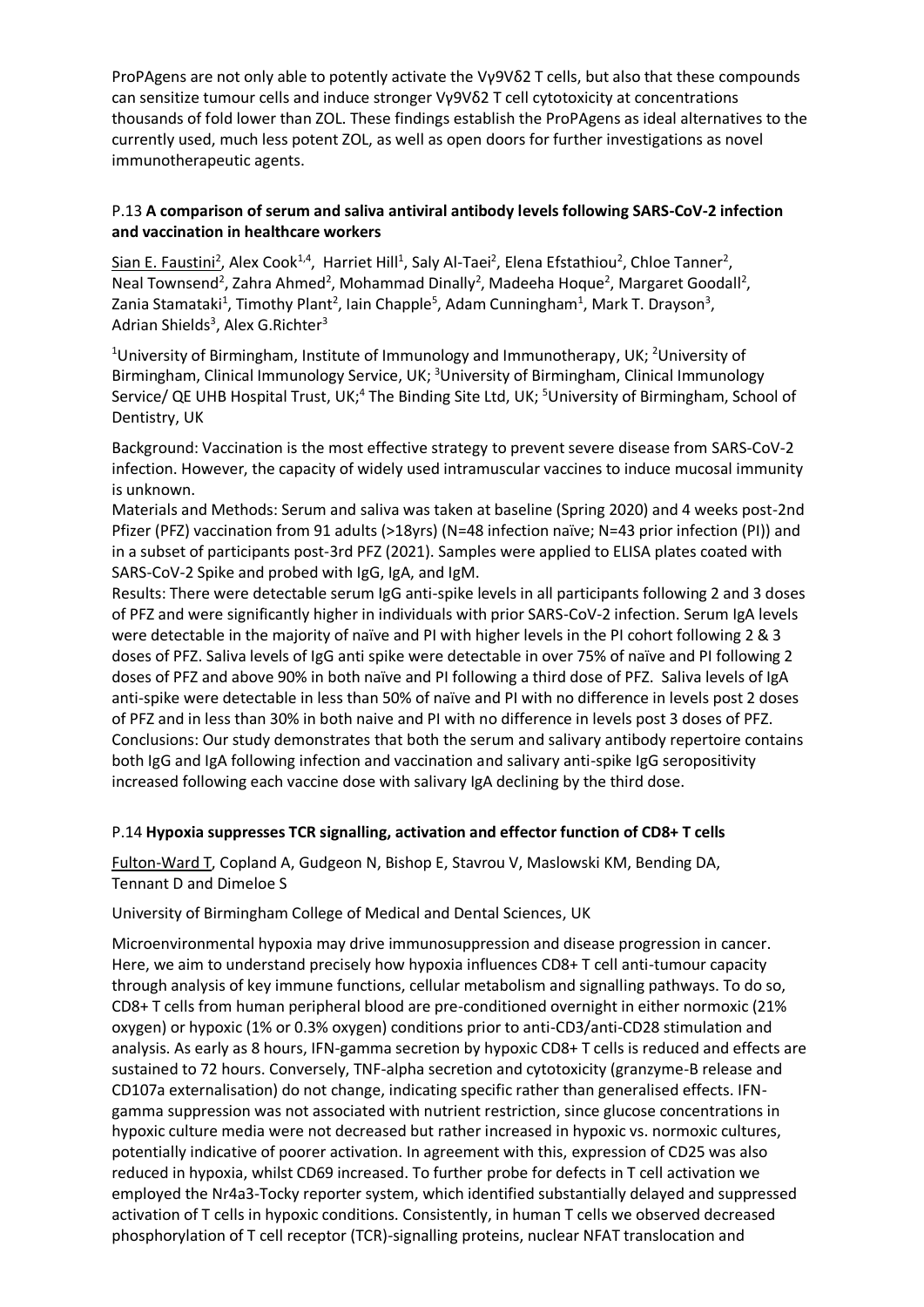expression of TCR-induced genes. Taken together the data indicate that hypoxia impairs T cell activation and certain downstream effector functions through direct effects on signalling pathways. Further work is needed to underpin the mechanisms driving this and define their relevance for CD8+ T cell suppression in the tumour microenvironment.

#### P.15 **Imaging inflammation and bleeding in the fungal-infected CNS**

Sofia Hain<sup>1</sup>, Rebecca A. Drummond<sup>1, 2</sup>, Julie Rayes<sup>3</sup>

<sup>1</sup>Institute of Immunology and Immunotherapy, University of Birmingham, UK; <sup>2</sup>Institute of Microbiology and Infection, University of Birmingham, UK; <sup>3</sup>Institute of Cardiovascular Sciences, University of Birmingham, UK

Cryptococcal meningitis (CM) is a severe fungal infection causing over 100,000 deaths per year in immunosuppressed individuals, with surviving patients often developing long-term neurological impairment. The meninges are the main site of cryptococcal infection in humans, yet our understanding of the immune response and resulting inflammation at this site has not been extensively studied. This is in part due to tools and techniques to study this tissue only recently becoming established. We have developed imaging protocols using immunofluorescence staining of meningeal whole mounts to examine the inflamed meninges following fungal infection in our in vivo cryptococcal meningitis mouse model. Our initial observations reveal increased bleeding and loss of vascular integrity that correlates with severity and time of infection. In line with that, we found platelets accumulate in the meninges during infection and formed clots in the tissue as well as coat the inner surfaces of blood vessels. Moreover, we observed inflammatory lesions within the infected meninges, consisting of fungi, immune cells, and platelets. Our ongoing work is attempting to unravel the functional relevance of these lesions and the role of platelets in the anti-fungal immune response within the meninges. This includes understanding how what is happening in the meninges relates to the pathology in the brain parenchyma, which may provide insights into how the fungus overcomes the blood-brain barrier. Our imaging studies have revealed the dynamic behaviour of platelets interacting with immune cells and fungi, leading to novel insights into how these blood cells participate in immune responses.

#### P.16 **Bacterial cancer therapy induces patient-specific responses in human colorectal tumour organoids**

Gillian Mackie, Alastair Copland, Csilla Varnai, Anetta Ptasinska, Andrew Beggs, Kendle Maslowski

University of Birmingham, UK

Treatment options for colorectal cancer (CRC) remain limited, and advances in immunotherapies are effective in a very small proportion of CRC patients. Attenuated Salmonella typhimurium (STmΔaroA) specifically home to and colonise tumours. This specificity for tumour tissue makes bacterial cancer therapy (BCT) an attractive prospect, but the therapeutic mechanism remains unclear. Previously, we have shown oral delivery of STmΔaroA significantly reduced tumour burden and size in two autochthonous models of intestinal cancer. We observed altered transcriptomic and metabolomic profiles of the tumours, via a direct impact on the tumour epithelium. Currently, we are investigating response of colorectal cancer patient-derived organoids (PDOs) to treatment with STmΔaroA. We have identified that the bacteria preferentially invade proliferating cells in PDOs, recapitulating what we have seen in mouse models. Key genes affected in the mouse models, namely reduced proliferative markers and increased epithelial phenotype were similarly changed in a subset of PDOs following STmΔaroA infection. We then used single-cell RNA sequencing to interrogate differences between PDOs before and after STmΔaroA treatment. Analysis suggests transcriptional differences between patients before treatment, possibly leading to the observed differential responses to BCT. Of interest, we have also identified patient-specific transcriptional changes in epithelial populations after treatment, with the suggestion that BCT can activate different cell death pathways in different patients. Our current hypothesis is that preferential invasion of fastdividing cancer stem cells leads to cell death effectively diminishing the stem cell pool within the tumour. Future work will delineate the activation of cell death pathways in greater detail and investigate generation of immunogenic responses.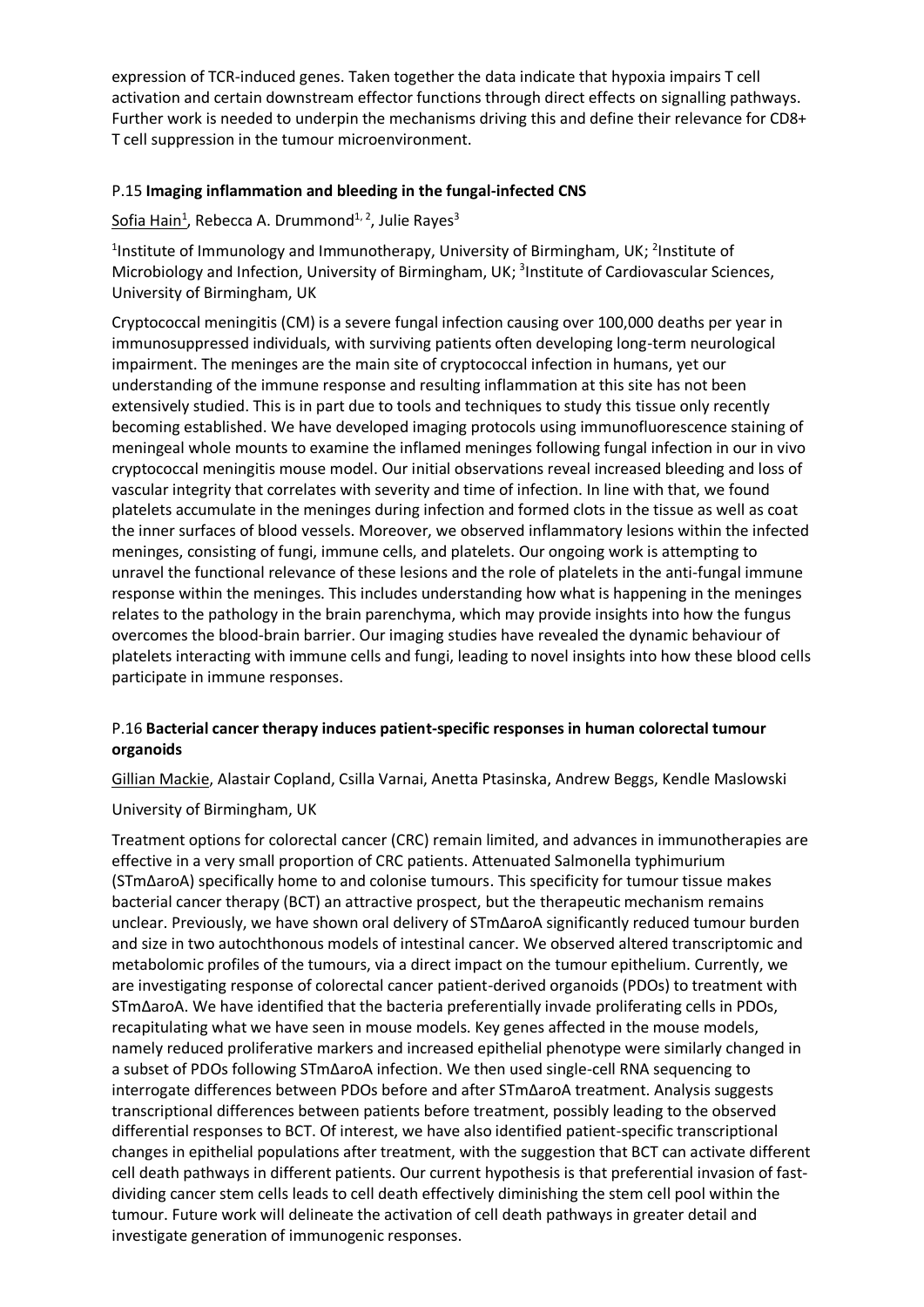#### P.17 **Characterising B-cell derived extracellular vesicles and their role in T-cell trafficking**

P. Nathan<sup>1</sup>, J. Price<sup>2</sup>, P. Harrison<sup>2</sup>, H. McGettrick<sup>2</sup>, G.E. Rainger<sup>1</sup>

<sup>1</sup>Institute of Cardiovascular Sciences, University of Birmingham, UK; <sup>2</sup>Institute of Inflammation and Ageing, University of Birmingham, UK

Background: Leukocyte recruitment is an essential step in the immune response. We have identified a B-cell derived immunoregulatory peptide (PEPITEM) that limits T-cell migration into inflamed tissues. PEPITEM is a cleavage product of the 14-3-3ζ protein which has been reported in B-cell extracellular vesicle (EV) cargo.

Aims: We hypothesise 14-3-3ζ is secreted from B-cells via EVs following adiponectin stimulation, which is cleaved in the extracellular milieu to produce PEPITEM.

Methods: B-cells isolated from healthy volunteers were treated with or without adiponectin (10μg/mL). EVs from immortalised Raji-cells (Raji-EV) were investigated as a model for B-EV in the PEPITEM pathway. Nanoparticle tracking analysis was used to investigate size and concentration of B-EV and Raji-EV under resting conditions and following adiponectin-stimulation. Immunoaffinity capture using the ExoView platform was used to isolate and phenotype B-cell derived exosomes. Results: Nanoparticle tracking analysis identified B-EV with a mean size of 273nm (100-150nm mode) and Raji-EV with a mean size of 216nm (100-150nm mode). Concentration of vesicles was similar in adiponectin stimulated B-cells (2.85x109 /ml) compared to the unstimulated control (2.14x109 /ml). ExoView analysis identified 14.3.3ζ+ and CD19+ B-EV but not Raji-EV.

Conclusion: Our results have shown resting and adiponectin-stimulated B-cells secrete B-EV with similar size and concentration. Raji-EV are not suitable models for the PEPITEM pathway as they do not contain 14.3.3ζ. Future work aims to characterise vesicle cargo following adiponectin stimulation. Our results offer a novel understanding of the biochemistry of the PEPITEM pathway, which is required to take full advantage of its translational potential.

#### P.18 **Interplay between NAIPs and prostaglandins in colonic infection, inflammation and cancer**

Lisa Scarfe, Alastair Copland, Gillian Mackie, Kendle Maslowski

University of Birmingham, UK

Maintenance of intestinal integrity is dependent on crosstalk between epithelial, stromal and immune cells and the gut microbiota. Nod-like receptor (NLR) apoptosis inhibitory proteins (NAIPs) activate the NLRC4 inflammasome upon recognition of gram-negative bacteria, leading to pyroptosis/apoptosis, intestinal epithelial cell expulsion and release of IL-1β, IL-18 and prostaglandin E2 (PGE2). NAIPs also appear to have homeostatic roles within the intestinal epithelium, as our group has previously shown that NAIPs suppress colonic tumourigenesis but enhance colonic inflammation. Eicosanoids, such as PGE2, have a well-established but complex role in gut maintenance, colorectal cancer and colitis. We aimed to further understand how epithelial NAIPs impact the immune compartment and understand the role of PGE2 in this axis. Using co-culture models of colonic organoids and mouse splenocytes as well as ex vivo analysis of the IEL compartment. We have identified altered basal levels of prostaglandins (PGF2α) and IL-15/IL-15R complex and concomitant alterations in IEL subsets as well as activation-induced IFNγ production in CD4 T cells when NAIPs are lacking in the intestinal compartment. Our ongoing studies aim to further evaluate the mechanisms and impact on mucosal immunity in response to inflammatory challenge.